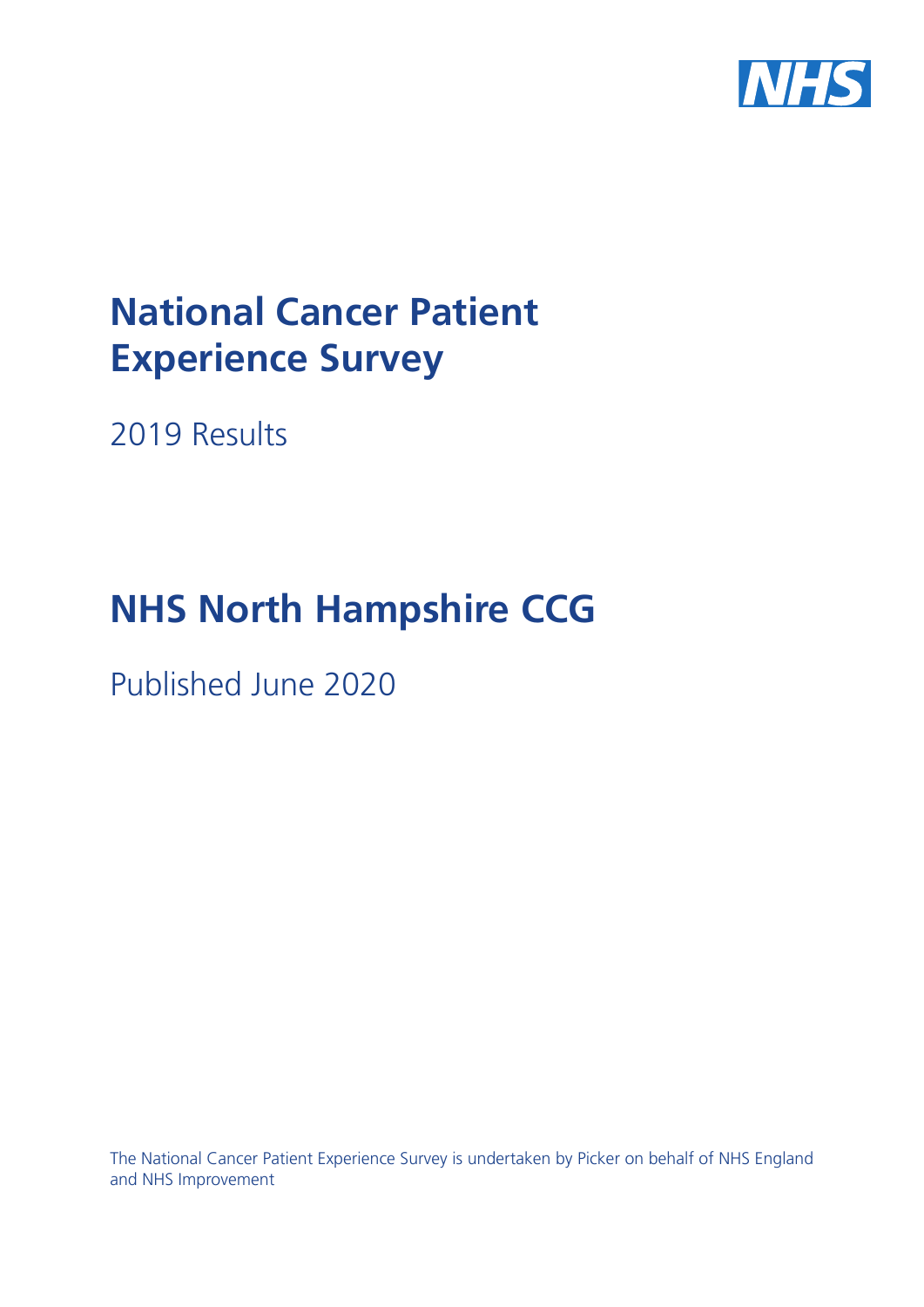# **Executive Summary** Case Mix Adjusted scores

#### **Cancer Dashboard Questions**

The following seven questions are included in phase 1 of the Cancer Dashboard developed by Public Health England and NHS England:

Q61. Patient's average rating of care scored from very poor to very good

| $\Omega$ | 2                                                             | 3 | $\overline{4}$ | 5 | 6 | 7 | 8   | 9 | 10                                                                                            |
|----------|---------------------------------------------------------------|---|----------------|---|---|---|-----|---|-----------------------------------------------------------------------------------------------|
|          |                                                               |   |                |   |   |   | 8.7 |   |                                                                                               |
| $\%$     |                                                               |   |                |   |   |   |     |   | Q18. Patient definitely involved as much as they wanted in decisions about care and treatment |
| 89%      |                                                               |   |                |   |   |   |     |   | Q19. Patient given the name of a CNS who would support them through their treatment           |
|          | Q20. Patient found it very or quite easy to contact their CNS |   |                |   |   |   |     |   |                                                                                               |
|          |                                                               |   |                |   |   |   |     |   | Q39. Patient always felt they were treated with respect and dignity while in hospital         |
|          | leaving hospital                                              |   |                |   |   |   |     |   | Q41. Hospital staff told patient who to contact if worried about condition or treatment after |
| 53%      | treatment                                                     |   |                |   |   |   |     |   | Q55. General practice staff definitely did everything they could to support patient during    |

### **Questions Outside Expected Range**

| 2019 Score | Lower<br>Expected<br>Range | Upper<br>Expected<br>Range | National<br>Score        |
|------------|----------------------------|----------------------------|--------------------------|
| 78%        | 80%                        | 88%                        | 84%                      |
| 72%        | 75%                        | 84%                        | 80%                      |
| 65%        | 71%                        | 83%                        | 77%                      |
| 82%        | 82%                        | 89%                        | 86%                      |
| 68%        | 70%                        | 79%                        | 74%                      |
| 68%        | 68%                        | 77%                        | 73%                      |
| 49%        | 51%                        | 62%                        | 57%                      |
| 89%        | 89%                        | 95%                        | 92%                      |
| 73%        | 73%                        | 85%                        | 79%                      |
| 38%        | 43%                        | 62%                        | 52%                      |
| 30%        | 35%                        | 55%                        | 45%                      |
| 31%        | 32%                        | 43%                        | 38%                      |
|            |                            |                            | Case Mix Adjusted Scores |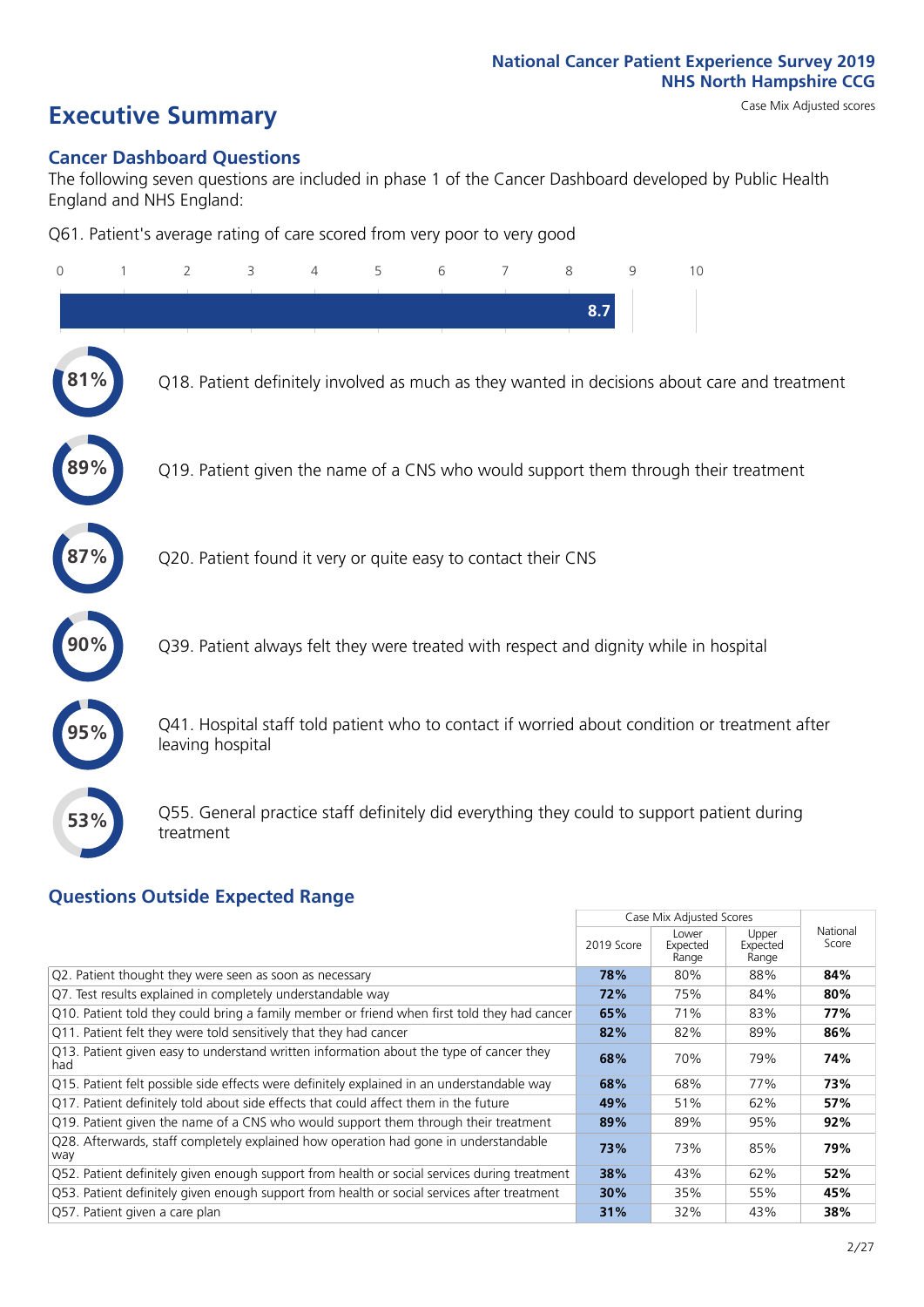## **Introduction**

The National Cancer Patient Experience Survey 2019 is the ninth iteration of the survey first undertaken in 2010. It has been designed to monitor national progress on cancer care; to provide information to drive local quality improvements; to assist commissioners and providers of cancer care; and to inform the work of the various charities and stakeholder groups supporting cancer patients.

The survey was overseen by a national Cancer Patient Experience Advisory Group. This Advisory Group set the principles and objectives of the survey programme and guided questionnaire development. The survey was commissioned and managed by NHS England. The survey provider, Picker, is responsible for designing, running and analysing the survey.

The 2019 survey involved 143 NHS Trusts. Out of 111,366 people, 67,858 people responded to the survey, yielding a response rate of 61%.

# **Methodology**

#### **Eligibility, eldwork and survey methods**

The sample for the survey included all adult (aged 16 and over) NHS patients, with a confirmed primary diagnosis of cancer, discharged from an NHS Trust after an inpatient episode or day case attendance for cancer related treatment in the months of April, May and June 2019. The fieldwork for the survey was undertaken between December 2019 and March 2020.

As in the previous four years, the survey used a mixed mode methodology. Questionnaires were sent by post, with two reminders where necessary, but also included an option to complete the questionnaire online. A Freephone helpline and email was available for respondents to opt out, ask questions about the survey, enable them to complete their questionnaire over the phone and provide access to a translation and interpreting facility for those whose first language was not English.

#### **Case-mix adjustment**

Both unadjusted and adjusted scores are presented in this report. Case-mix adjusted scores allows us to account for the impact that differing patient populations might have on results. By using the case-mix adjusted estimates we can obtain a greater understanding of how a CCG is performing given their patient population. The factors taken into account in this case-mix adjustment are gender, age, ethnic group, deprivation, and tumour group.

#### **Scoring methodology**

Fifty-two questions from the questionnaire are scored as these questions relate directly to patient experience. For all but one question (Q61), scores are presented as the percentage of positive responses out of all scored responses. For Q61, respondents rate their overall care on a scale of 0 to 10, of which the average was calculated for this question's presented score. The percentages in this report have been rounded to the nearest percentage point. Therefore, in some cases the figures do not appear to add up to 100%.

#### **Statistical significance**

In the reporting of 2019 results, appropriate statistical tests have been undertaken to identify unadjusted scores for which the change over time is 'statistically significant'. Thirty-seven scored questions in 2019 have been compared with those of 2018 and a statistically significant change between the two years has been reported where identified.

For the scored questions that are comparable beyond 2018, statistically significant change over the five years has also been reported where identified. A statistically significant difference means that the change in the result is very unlikely to have occurred by sampling variation.

#### **Suppression**

#### **Question-level suppression**

For scores where the base size per question is  $<$ 21, the score will be suppressed and replaced with an asterisk (\*). The base size will include neutral response options.

#### **Double suppression**

If any group within a particular sub-group breakdown (such as the tumour group breakdown) has <21 responses, then the figure for this particular group is suppressed and replaced with an asterisk (\*). If there is only one group within the sub-group breakdown that has <21 respondents, and is therefore suppressed, the group with the next lowest number of respondents is also supressed and replaced with an asterisk (\*) (regardless if it is greater than or less than 21).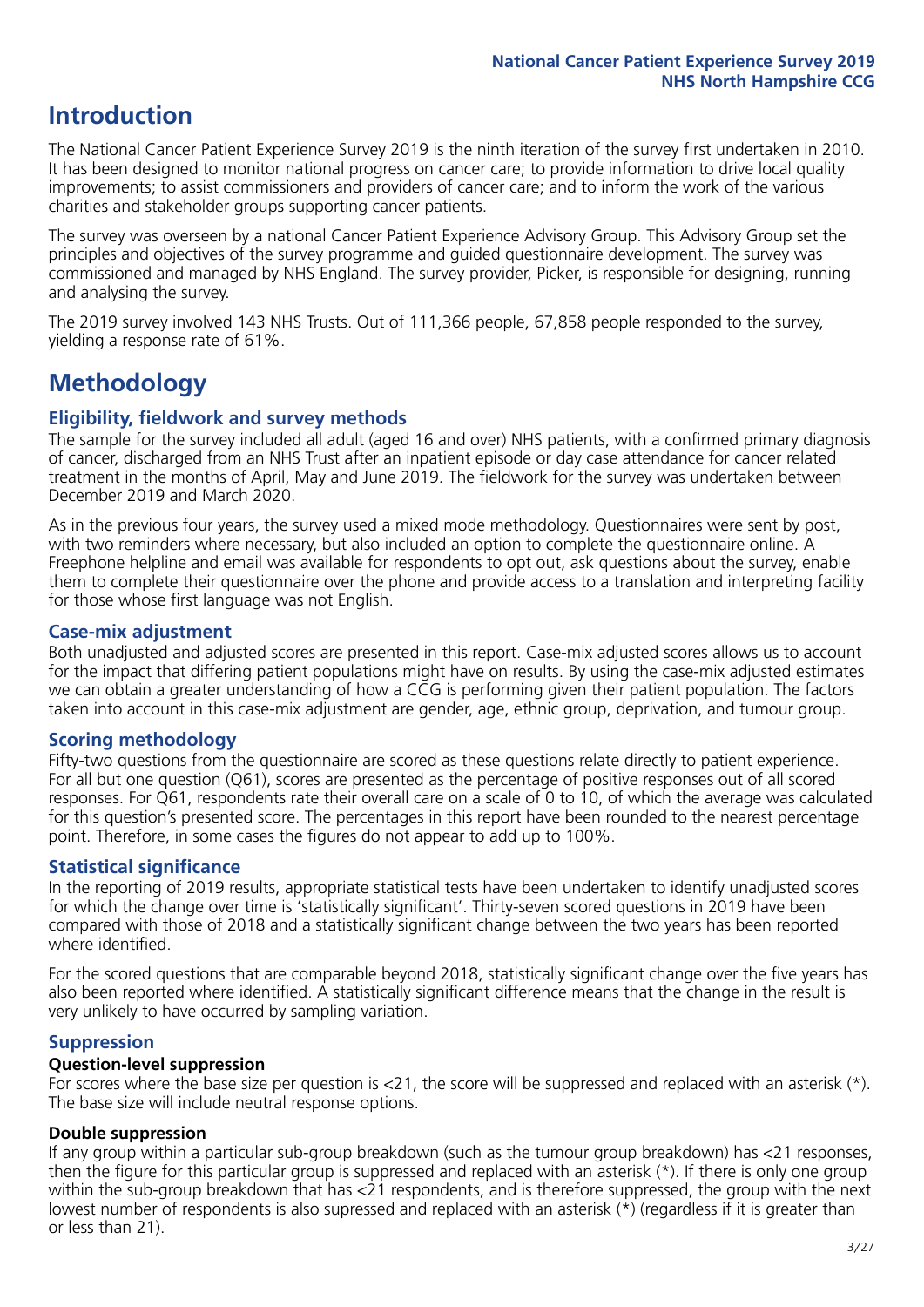# **Understanding the results**

This report shows how this CCG scored for each question in the survey, compared with national results and previous year's results. It is aimed at helping individual CCGs to understand their performance and identify areas for local improvement. Below is a description of the type of results presented within this report and how to understand them.

#### **Expected range charts**

The expected range charts in this report show a bar with the lowest and highest score received for each question nationally. Within this bar, an expected range is given (in grey) and a black diamond represents the actual score for this CCG.

CCGs whose score is above the upper limit of the expected range (in the dark blue) are positive outliers, with a score statistically significantly higher than the national mean. This indicates that the CCG performs better than what CCGs of the same size and demographics are expected to perform. The opposite is true if the score is below the lower limit of the expected range (in the light blue); these are negative outliers. For scores within the expected range (in the grey), the score is what we would expect given the CCG's size and demographics.

#### **Comparability tables**

The comparability tables show the 2018 and 2019 unadjusted scores for this CCG for each scored question. If there is a significant change from 2018 and 2019 or overall from 2015 to 2019, an arrow will be presented for the direction of change. The adjusted 2019 score will also be presented for each scored question along with the lower and upper expected range and national score. Scores above the upper limit of the expected range will be highlighted dark blue, scores below the lower limit of the expected range will be highlighted light blue, and scores within the lower and upper limit of the expected ranges will be highlighted grey.

#### **Tumour type tables**

The tumour type tables show the unadjusted scores for each scored question for each of the 13 tumour groups. The national score for that tumour group is also shown. Unadjusted scores for the same tumour type across different CCGs may not be comparable, as they do not account for the impact that differing patient populations might have on results. Central nervous system is abbreviated as 'CNS' and lower gastrointestinal tract is abbreviated as 'LGT' throughout this report.

#### **Year on year charts**

The year on year charts show five columns representing the unadjusted scores of the last five years (2015, 2016, 2017, 2018 and 2019) for each scored question.

#### **Notes on specific questions**

Following the development phase of the 2019 survey, several changes were made to the questionnaire. Six scored questions were amended (Q5, Q18, Q30, Q35, Q56 and Q60) and one non-scored question (Q29) was amended that impacted the comparability of questions Q30 to Q41. Of all questions changed or impacted by change, only Q60 is presented with historical comparisons; though the results should be interpreted with caution.

#### **Unadjusted data and case-mix adjusted data**

Unadjusted data should be used to see the actual responses from patients relating to the CCG. Case-mix adjusted data, together with expected ranges, should be used to understand whether the results are significantly higher or lower than national results taking account of the patient mix.

### **Further information**

This research was carried out in accordance with the international standard for organisations conducting social research (accreditation to ISO20252:2012; certificate number GB08/74322). The 2019 survey data has been produced and published in line with the Code of Practice for Official Statistics.

For more information on the methodology, please see the Technical Document. It can be viewed along with the 2019 questionnaire and survey quidance on the website at [www.ncpes.co.uk](https://www.ncpes.co.uk/supporting-documents). For all other outputs at National, Trust, CCG and Cancer Alliance level, please see the PDF reports, Excel tables and dashboards at [www.ncpes.co.uk.](https://www.ncpes.co.uk/current-results)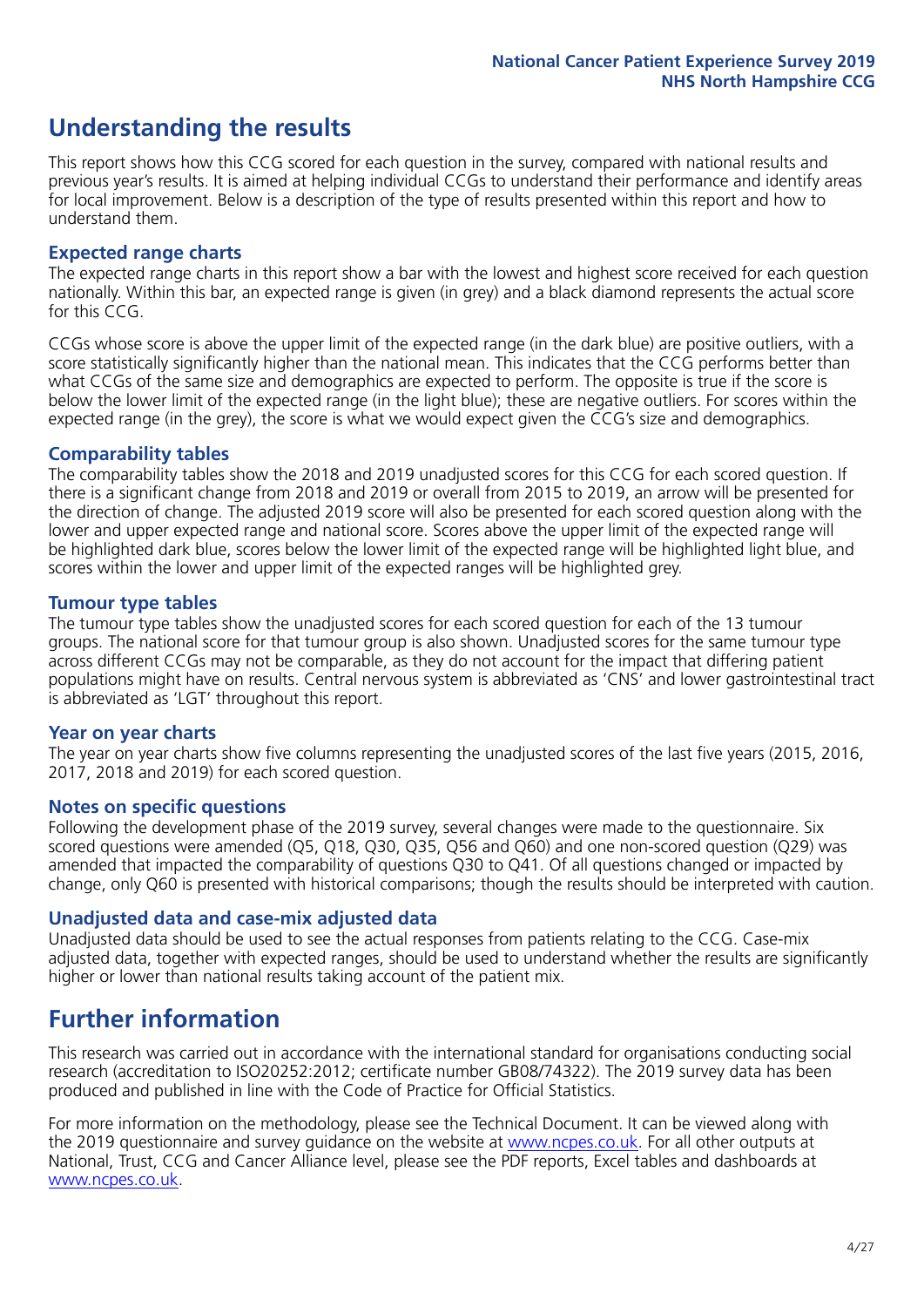### **Response Rate**

#### **Overall Response Rate**

368 patients responded out of a total of 564 patients, resulting in a response rate of 65%.

|          | Sample Size | Adjusted<br>Sample | Completed | Response Rate |
|----------|-------------|--------------------|-----------|---------------|
| CCG      | 587         | 564                | 368       | 65%           |
| National | 119,855     | 111.366            | 67,858    | 61%           |

#### **Respondents by Survey Type**

|                            | Number of<br>Respondents |
|----------------------------|--------------------------|
| Online                     | 42                       |
| Paper                      | 326                      |
| Phone                      |                          |
| <b>Translation Service</b> |                          |

#### **Respondents by Tumour Group**

|                      | Number of<br>Respondents |
|----------------------|--------------------------|
| Brain / CNS          | 2                        |
| <b>Breast</b>        | 125                      |
| Colorectal / LGT     | 46                       |
| Gynaecological       | 15                       |
| Haematological       | 51                       |
| <b>Head and Neck</b> | 6                        |
| Lung                 | 14                       |
| Prostate             | 33                       |
| Sarcoma              | Ω                        |
| Skin                 | 2                        |
| Upper Gastro         | 12                       |
| Urological           | 36                       |
| Other                | 26                       |

#### **Respondents by Age and Gender**

Respondents year of birth has been used to determine age. This information has been amalgamated into 8 age bands. The age and gender distribution for the CCG was as follows:

|        | Age 16-24 | Age 25-34 | Age 35-44 | Age 45-54 | Age 55-64 | Age 65-74 | Age 75-84      | Age 85+ | Total |
|--------|-----------|-----------|-----------|-----------|-----------|-----------|----------------|---------|-------|
| Male   |           |           |           |           | 25        | 72        | 49             |         | 161   |
| Female |           |           | 12        | 37        | 50        | 55        | 42             |         | 207   |
| Total  |           |           | 14        | 42        | 75        | 127       | 9 <sup>1</sup> | 16      | 368   |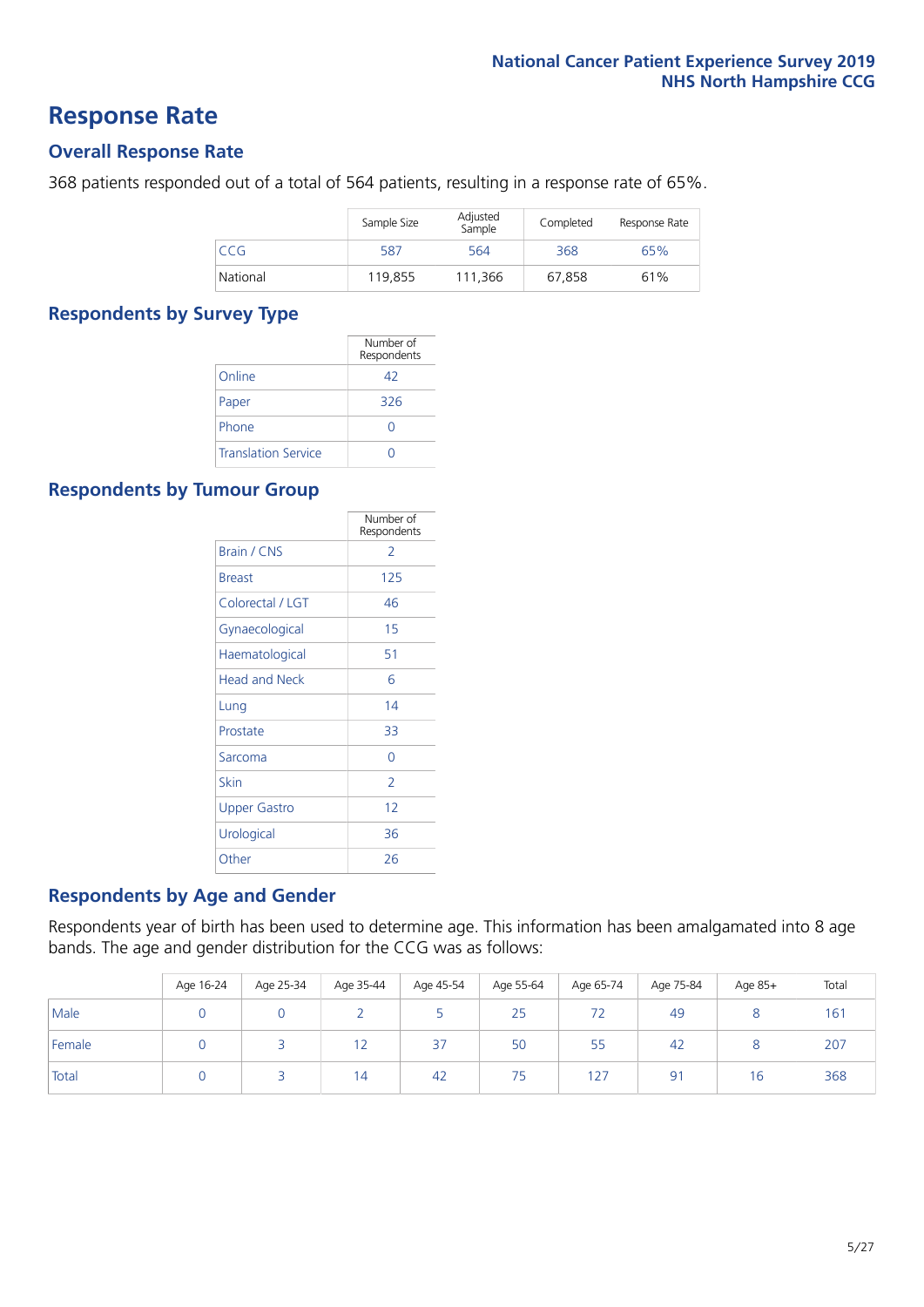# **Expected Range Charts**

| Lower Expected Range<br>Average                                                                                                                                                                                                                                                                                                                                                                                                                                                                                             |    |     | Upper Expected Range |     |     |            |     | Case Mix Adjusted Score  |            |                   |                 |
|-----------------------------------------------------------------------------------------------------------------------------------------------------------------------------------------------------------------------------------------------------------------------------------------------------------------------------------------------------------------------------------------------------------------------------------------------------------------------------------------------------------------------------|----|-----|----------------------|-----|-----|------------|-----|--------------------------|------------|-------------------|-----------------|
| <b>SEEING YOUR GP</b><br>Q1. Saw GP once or twice before being told they needed to go to<br>hospital<br>Q2. Patient thought they were seen as soon as necessary                                                                                                                                                                                                                                                                                                                                                             | 0% | 10% | 20%                  | 30% | 40% | 50%        | 60% | 70%<br>75%               | 80%<br>78% |                   | 90% 100%        |
| <b>DIAGNOSTIC TESTS</b><br>Q5. Received all the information needed about the test<br>Q6. The length of time waiting for the test to be done was about<br>right<br>Q7. Test results explained in completely understandable way                                                                                                                                                                                                                                                                                               | 0% | 10% | 20%                  | 30% | 40% | 50%        | 60% | 70%<br>72%               | 80%        | 87%               | 90% 100%<br>96% |
| <b>FINDING OUT WHAT WAS WRONG WITH YOU</b><br>Q10. Patient told they could bring a family member or friend when<br>first told they had cancer<br>Q11. Patient felt they were told sensitively that they had cancer<br>Q12. Patient completely understood the explanation of what was<br>wrong<br>Q13. Patient given easy to understand written information about<br>the type of cancer they had                                                                                                                             | 0% | 10% | 20%                  | 30% | 40% | 50%        | 60% | 70%<br>65%<br>72%<br>68% | 80%<br>82% |                   | 90% 100%        |
| <b>DECIDING THE BEST TREATMENT FOR YOU</b><br>Q14. Patient felt that treatment options were completely explained<br>Q15. Patient felt possible side effects were definitely explained in<br>an understandable way<br>Q16. Patient definitely given practical advice and support in dealing<br>with side effects of treatment<br>Q17. Patient definitely told about side effects that could affect<br>them in the future<br>Q18. Patient definitely involved as much as they wanted in<br>decisions about care and treatment | 0% | 10% | 20%                  | 30% | 40% | 50%<br>49% | 60% | 70%<br>68%<br>65%        | 80%<br>81% | 86%               | 90% 100%        |
| <b>CLINICAL NURSE SPECIALIST (CNS)</b><br>Q19. Patient given the name of a CNS who would support them<br>through their treatment<br>Q20. Patient found it very or quite easy to contact their CNS<br>Q21. Patient got understandable answers to important questions<br>all or most of the time                                                                                                                                                                                                                              | 0% | 10% | 20%                  | 30% | 40% | 50%        | 60% | 70%                      | 80%        | 89%<br>87%<br>90% | 90% 100%        |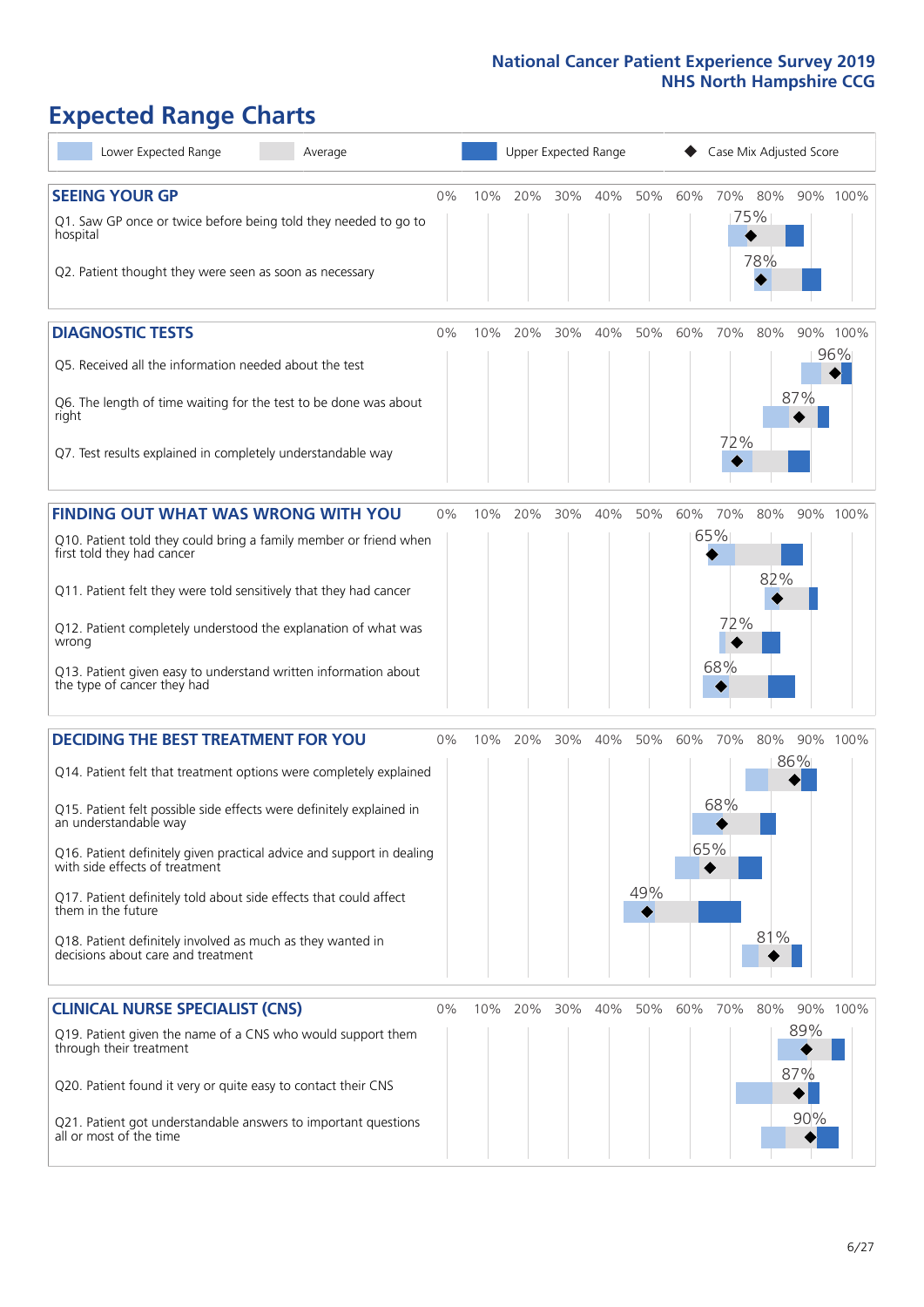# **Expected Range Charts**

| Lower Expected Range<br>Average                                                                                                                                                                                                                               |    |     |     | Upper Expected Range |     |     |     |     | Case Mix Adjusted Score |          |
|---------------------------------------------------------------------------------------------------------------------------------------------------------------------------------------------------------------------------------------------------------------|----|-----|-----|----------------------|-----|-----|-----|-----|-------------------------|----------|
| <b>SUPPORT FOR PEOPLE WITH CANCER</b><br>Q22. Hospital staff gave information about support or self-help<br>groups for people with cancer<br>Q23. Hospital staff discussed or gave information about the impact<br>cancer could have on day to day activities | 0% | 10% | 20% | 30%                  | 40% | 50% | 60% | 70% | 80%<br>85%<br>83%       | 90% 100% |
| Q24. Hospital staff gave information on getting financial help or<br>possible benefits<br>Q25. Hospital staff told patient they could get free prescriptions                                                                                                  |    |     |     |                      |     |     | 56% |     | 84%                     |          |
| <b>OPERATIONS</b>                                                                                                                                                                                                                                             | 0% | 10% | 20% | 30%                  | 40% | 50% | 60% | 70% | 80%                     | 90% 100% |
| Q27. Beforehand, patient had all the information needed about the<br>operation<br>Q28. Afterwards, staff completely explained how operation had<br>gone in understandable way                                                                                 |    |     |     |                      |     |     |     | 73% |                         | 96%      |
| <b>HOSPITAL CARE AS AN INPATIENT</b>                                                                                                                                                                                                                          | 0% | 10% | 20% | 30%                  | 40% | 50% | 60% | 70% | 80%                     | 90% 100% |
| Q30. Hospital staff didn't talk in front of patient as if patient wasn't<br>there                                                                                                                                                                             |    |     |     |                      |     |     |     |     | 82%                     |          |
| Q31. Patient had confidence and trust in all doctors treating them                                                                                                                                                                                            |    |     |     |                      |     |     |     |     | 85%                     |          |
| Q32. Patient's family or someone close definitely felt able to talk to<br>a doctor                                                                                                                                                                            |    |     |     |                      |     |     |     | 69% |                         |          |
| Q33. Patient had confidence and trust in all the ward nurses<br>treating them                                                                                                                                                                                 |    |     |     |                      |     |     |     |     | 77%                     |          |
| Q34. Patient thought there were always or nearly always enough<br>nurses on duty to care for them                                                                                                                                                             |    |     |     |                      |     |     |     | 69% |                         |          |
| Q35. All hospital staff asked patient what name they prefer to be<br>called by                                                                                                                                                                                |    |     |     |                      |     |     |     |     | 76%                     |          |
| Q36. Patient always given enough privacy when discussing<br>condition or treatment                                                                                                                                                                            |    |     |     |                      |     |     |     |     | 81%                     |          |
| Q37. Patient definitely found hospital staff to discuss worries or<br>fears during their inpatient visit                                                                                                                                                      |    |     |     |                      |     | 54% |     |     |                         |          |
| Q38. Hospital staff definitely did everything they could to help<br>control pain                                                                                                                                                                              |    |     |     |                      |     |     |     |     | 87%                     |          |
| Q39. Patient always felt they were treated with respect and dignity<br>while in hospital                                                                                                                                                                      |    |     |     |                      |     |     |     |     | 90%                     |          |
| Q40. Patient given clear written information about what should or<br>should not do after leaving hospital                                                                                                                                                     |    |     |     |                      |     |     |     |     | 91%                     |          |
| Q41. Hospital staff told patient who to contact if worried about<br>condition or treatment after leaving hospital                                                                                                                                             |    |     |     |                      |     |     |     |     |                         | 95%      |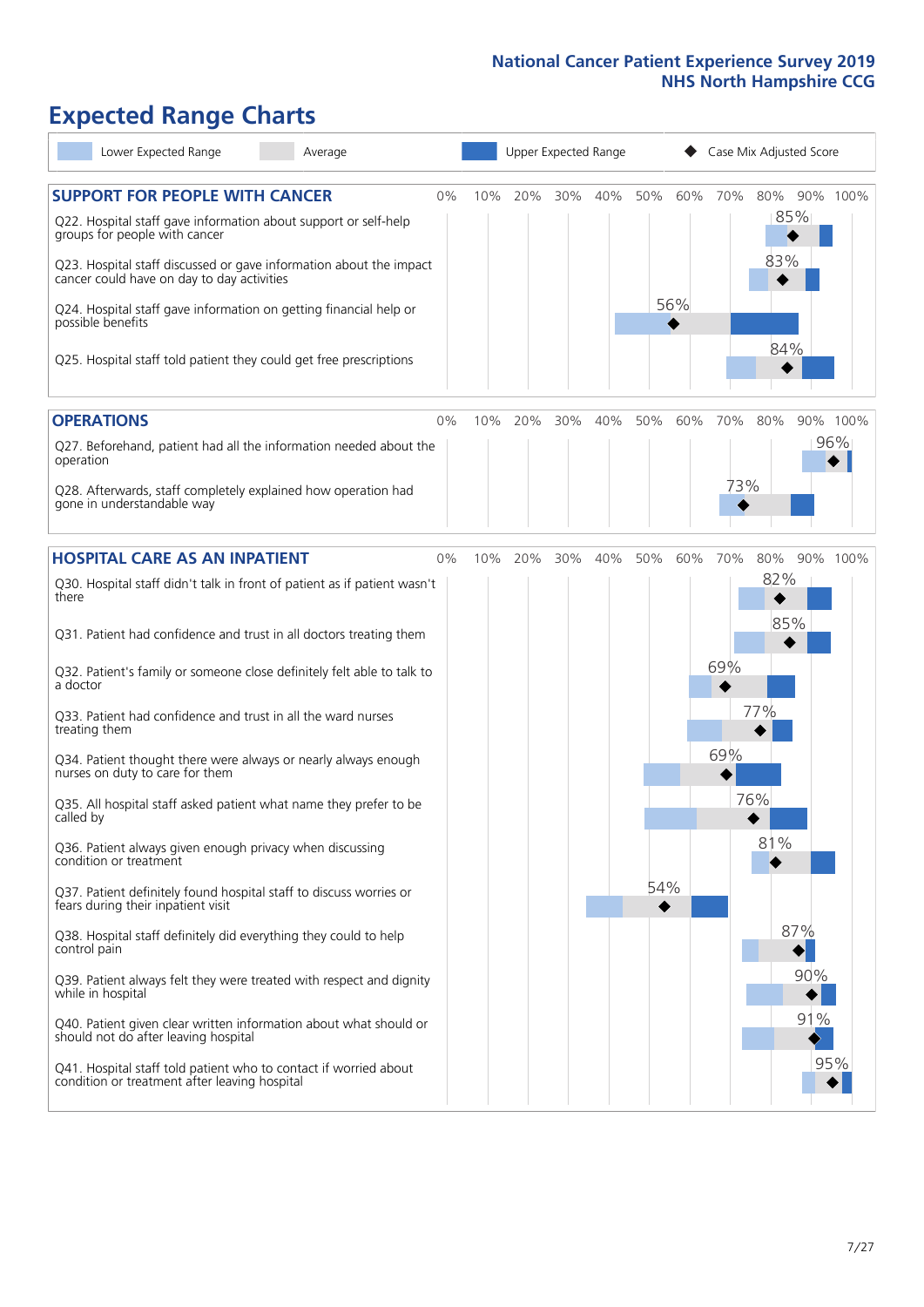# **Expected Range Charts**

| Lower Expected Range                                                                                                                                                                                                                                                                                                                                                                                                                                                                                                                                                                                                                                                                                   | Average |    |     | Upper Expected Range |                   |            |            |            |                   | Case Mix Adjusted Score |          |          |
|--------------------------------------------------------------------------------------------------------------------------------------------------------------------------------------------------------------------------------------------------------------------------------------------------------------------------------------------------------------------------------------------------------------------------------------------------------------------------------------------------------------------------------------------------------------------------------------------------------------------------------------------------------------------------------------------------------|---------|----|-----|----------------------|-------------------|------------|------------|------------|-------------------|-------------------------|----------|----------|
| <b>HOSPITAL CARE AS A DAY PATIENT / OUTPATIENT 0%</b><br>Q43. Patient definitely found hospital staff to discuss worries or<br>fears during their outpatient or day case visit<br>Q44. Cancer doctor had the right documents at patient's last<br>outpatient appointment<br>Q46. Beforehand patient completely had all information needed<br>about radiotherapy treatment<br>Q47. Patient completely given understandable information about<br>whether radiotherapy was working<br>Q49. Beforehand patient completely had all information needed<br>about chemotherapy treatment<br>Q50. Patient given enough information about whether<br>chemotherapy was working in a completely understandable way |         |    | 10% | 20%                  | 30%               | 40%        | 50%        | 60%<br>59% | 70%<br>68%<br>69% | 80%<br>81%<br>82%       | 94%      | 90% 100% |
| <b>HOME CARE AND SUPPORT</b><br>Q51. Hospital staff definitely gave family or someone close all the<br>information needed to help care at home<br>Q52. Patient definitely given enough support from health or social<br>services during treatment<br>Q53. Patient definitely given enough support from health or social<br>services after treatment                                                                                                                                                                                                                                                                                                                                                    |         | 0% | 10% | 20%                  | 30%<br>30%        | 40%<br>38% | 50%        |            | 60% 70%<br>64%    | 80%                     |          | 90% 100% |
| <b>CARE FROM YOUR GENERAL PRACTICE</b><br>Q54. GP given enough information about patient's condition and<br>treatment<br>Q55. General practice staff definitely did everything they could to<br>support patient during treatment                                                                                                                                                                                                                                                                                                                                                                                                                                                                       |         | 0% |     | 10% 20%              | 30%               | 40%        | 50%<br>53% | 60%        | 70%               | 80%                     | 93%      | 90% 100% |
| <b>YOUR OVERALL NHS CARE</b><br>Q56. Different people treating and caring for patient always work<br>well together to give best possible care<br>Q57. Patient given a care plan<br>Q58. Overall the administration of care was good or very good<br>Q59. Patient felt length of time for attending clinics and<br>appointments for cancer was about right<br>Q60. Someone discussed with patient whether they would like to<br>take part in cancer research                                                                                                                                                                                                                                            |         | 0% | 10% | 20%                  | 30%<br>31%<br>31% | 40%        | 50%        | 60%        | 70%<br>71%        | 80%<br>76%              | 88%      | 90% 100% |
| Q61. Patient's average rating of care scored from very poor to very<br>good                                                                                                                                                                                                                                                                                                                                                                                                                                                                                                                                                                                                                            |         | 0  |     | 2                    | 3                 | 4          | 5          | 6          | 7                 | 8                       | 9<br>8.7 | 10       |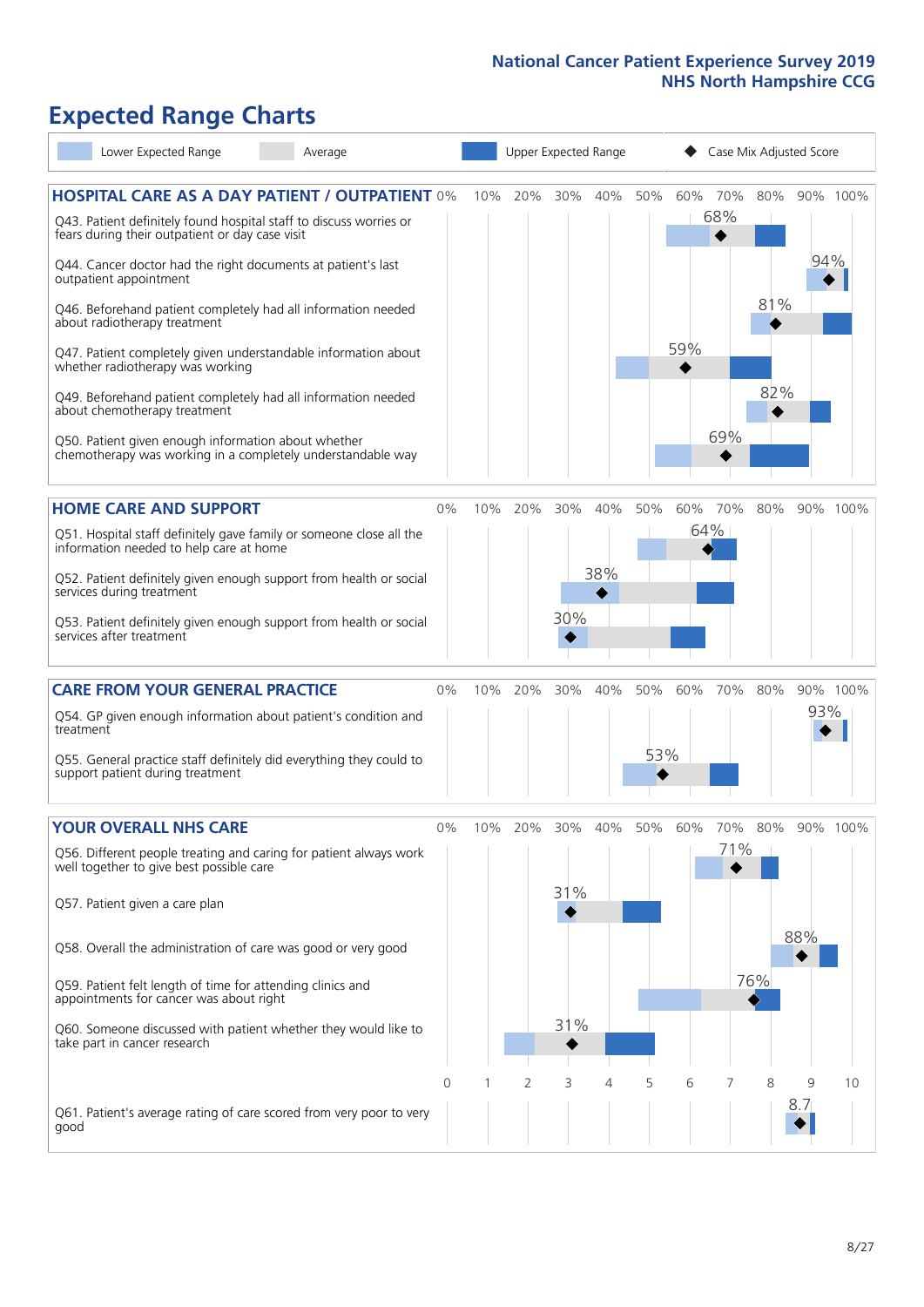# **Comparability Tables**

\* Indicates where a score has been suppressed because there are less than 21 responses.

\*\* No score available for 2018.

 $\triangle$  or  $\nabla$ 

Change 2018-2019: Indicates where 2019 score is significantly higher or lower than 2018 score Change Overall: Indicates significant change overall (2015, 2016, 2017, 2018 and 2019).

Adjusted Score below Lower Expected Range Adjusted Score between Upper and Lower Expected Ranges Adjusted Score above Upper Expected Range

|                                                                             | Case Mix Adjusted Scores<br>Unadjusted Scores |               |           |               |                                             |         |               |                |                                     |                   |
|-----------------------------------------------------------------------------|-----------------------------------------------|---------------|-----------|---------------|---------------------------------------------|---------|---------------|----------------|-------------------------------------|-------------------|
|                                                                             | 2018<br>n                                     | 2018<br>Score | 2019<br>n | 2019<br>Score | $\sqrt{Change} _{Change} $<br>2018-<br>2019 | Overall | 2019<br>Score | Lower<br>Range | Upper<br>Expected Expected<br>Range | National<br>Score |
| <b>SEEING YOUR GP</b>                                                       |                                               |               |           |               |                                             |         |               |                |                                     |                   |
| Q1. Saw GP once or twice before being told they needed to go<br>to hospital | 250                                           | 78%           | 277       | 78%           |                                             |         | 75%           | 74%            | 84%                                 | 79%               |
| Q2. Patient thought they were seen as soon as necessary                     | 333                                           | 83%           | 359       | 79%           |                                             |         | 78%           | 80%            | 88%                                 | 84%               |
| DIAGNOSTIC TESTS                                                            |                                               |               |           |               |                                             |         |               |                |                                     |                   |

| <b>PIASIVOJIIL ILJIJ</b>                                                  |      |     |     |     |  |     |     |     |     |
|---------------------------------------------------------------------------|------|-----|-----|-----|--|-----|-----|-----|-----|
| Q5. Received all the information needed about the test                    | $**$ | **  | 309 | 96% |  | 96% | 93% | 97% | 95% |
| Q6. The length of time waiting for the test to be done was<br>about right | 293  | 85% | 317 | 87% |  | 87% | 84% | 92% | 88% |
| Q7. Test results explained in completely understandable way               | 292  | 77% |     | 73% |  | 72% | 75% | 84% | 80% |

| <b>FINDING OUT WHAT WAS WRONG WITH YOU</b>                                                      |     |     |     |     |     |     |     |     |
|-------------------------------------------------------------------------------------------------|-----|-----|-----|-----|-----|-----|-----|-----|
| Q10. Patient told they could bring a family member or friend<br>when first told they had cancer | 306 | 72% | 323 | 66% | 65% | 71% | 83% | 77% |
| Q11. Patient felt they were told sensitively that they had cancer                               | 340 | 85% | 362 | 81% | 82% | 82% | 89% | 86% |
| Q12. Patient completely understood the explanation of what<br>was wrong                         | 341 | 71% | 364 | 73% | 72% | 69% | 78% | 73% |
| Q13. Patient given easy to understand written information<br>about the type of cancer they had  | 295 | 65% | 312 | 68% | 68% | 70% | 79% | 74% |

| <b>DECIDING THE BEST TREATMENT FOR YOU</b>                                                              |      |     |     |     |  |     |     |     |     |
|---------------------------------------------------------------------------------------------------------|------|-----|-----|-----|--|-----|-----|-----|-----|
| Q14. Patient felt that treatment options were completely<br>explained                                   | 302  | 79% | 321 | 86% |  | 86% | 79% | 88% | 83% |
| Q15. Patient felt possible side effects were definitely explained<br>in an understandable way           | 331  | 67% | 350 | 68% |  | 68% | 68% | 77% | 73% |
| Q16. Patient definitely given practical advice and support in<br>dealing with side effects of treatment | 319  | 63% | 356 | 65% |  | 65% | 62% | 72% | 67% |
| Q17. Patient definitely told about side effects that could affect<br>them in the future                 | 310  | 50% | 327 | 48% |  | 49% | 51% | 62% | 57% |
| Q18. Patient definitely involved as much as they wanted in<br>decisions about care and treatment        | $**$ | **  | 359 | 81% |  | 81% | 77% | 85% | 81% |

| <b>CLINICAL NURSE SPECIALIST (CNS)</b>                                                    |     |     |     |     |  |     |     |     |     |
|-------------------------------------------------------------------------------------------|-----|-----|-----|-----|--|-----|-----|-----|-----|
| Q19. Patient given the name of a CNS who would support them<br>through their treatment    | 330 | 88% | 341 | 89% |  | 89% | 89% | 95% | 92% |
| Q20. Patient found it very or quite easy to contact their CNS                             | 267 | 86% | 283 | 87% |  | 87% | 80% | 89% | 85% |
| Q21. Patient got understandable answers to important<br>questions all or most of the time | 257 | 87% | 274 | 91% |  | 90% | 84% | 91% | 87% |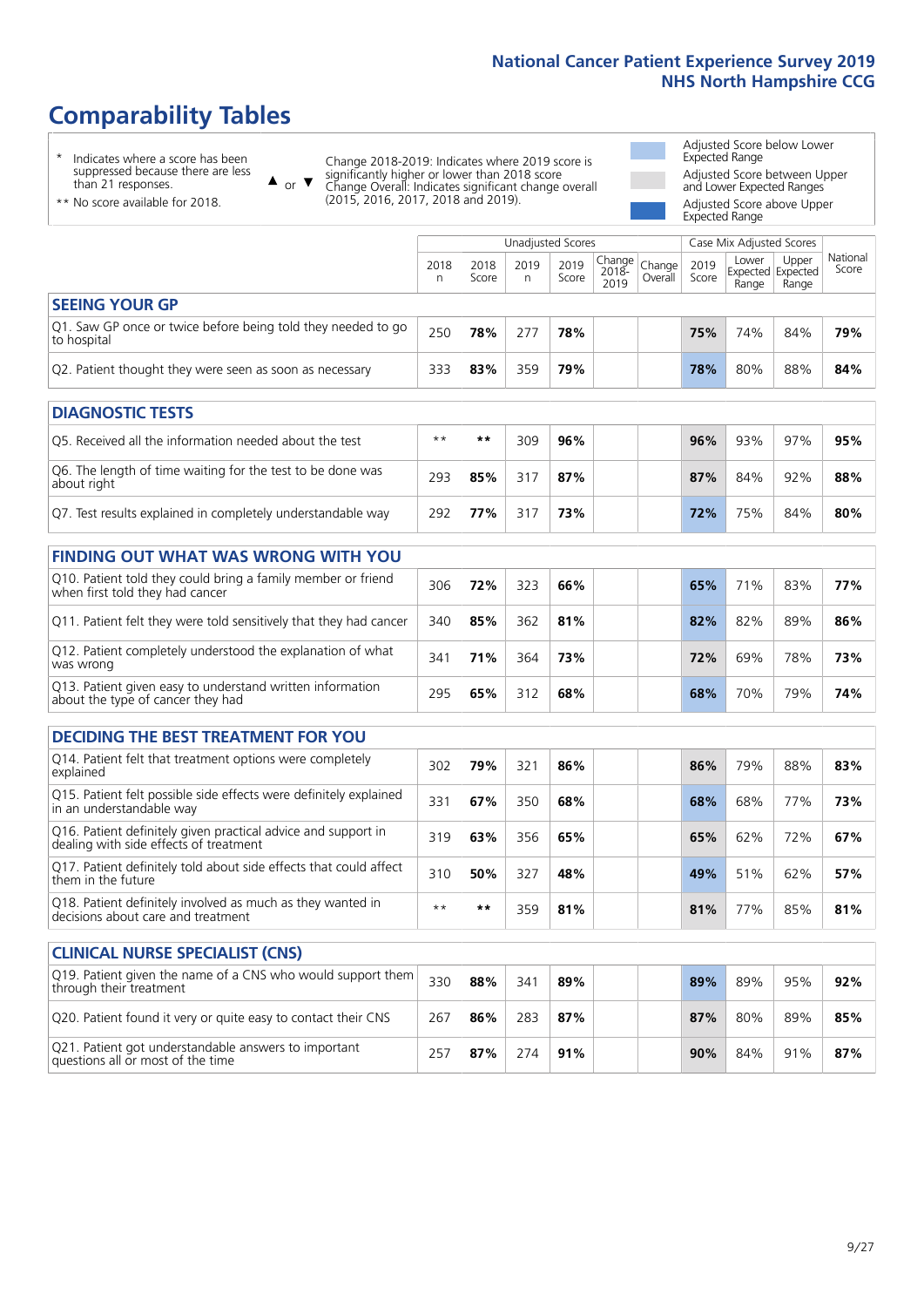# **Comparability Tables**

\* Indicates where a score has been suppressed because there are less than 21 responses.

\*\* No score available for 2018.

 $\triangle$  or  $\nabla$ 

Change 2018-2019: Indicates where 2019 score is significantly higher or lower than 2018 score Change Overall: Indicates significant change overall (2015, 2016, 2017, 2018 and 2019).

Adjusted Score below Lower Expected Range Adjusted Score between Upper and Lower Expected Ranges Adjusted Score above Upper Expected Range

|                                                                                                                   |              |               |           | <b>Unadjusted Scores</b> |                         |                   |               | Case Mix Adjusted Scores            |                |                   |
|-------------------------------------------------------------------------------------------------------------------|--------------|---------------|-----------|--------------------------|-------------------------|-------------------|---------------|-------------------------------------|----------------|-------------------|
|                                                                                                                   | 2018<br>n    | 2018<br>Score | 2019<br>n | 2019<br>Score            | Change<br>2018-<br>2019 | Change<br>Overall | 2019<br>Score | Lower<br>Expected Expected<br>Range | Upper<br>Range | National<br>Score |
| <b>SUPPORT FOR PEOPLE WITH CANCER</b>                                                                             |              |               |           |                          |                         |                   |               |                                     |                |                   |
| Q22. Hospital staff gave information about support or self-help<br>groups for people with cancer                  | 243          | 82%           | 263       | 87%                      |                         |                   | 85%           | 84%                                 | 92%            | 88%               |
| Q23. Hospital staff discussed or gave information about the<br>impact cancer could have on day to day activities  | 215          | 82%           | 241       | 83%                      |                         |                   | 83%           | 79%                                 | 89%            | 84%               |
| Q24. Hospital staff gave information on getting financial help or<br>possible benefits                            | 150          | 48%           | 174       | 56%                      |                         |                   | 56%           | 55%                                 | 70%            | 63%               |
| Q25. Hospital staff told patient they could get free prescriptions                                                | 166          | 82%           | 174       | 84%                      |                         |                   | 84%           | 76%                                 | 88%            | 82%               |
| <b>OPERATIONS</b>                                                                                                 |              |               |           |                          |                         |                   |               |                                     |                |                   |
| Q27. Beforehand, patient had all the information needed about<br>the operation                                    | 163          | 94%           | 192       | 96%                      |                         |                   | 96%           | 94%                                 | 99%            | 96%               |
| Q28. Afterwards, staff completely explained how operation had<br>gone in understandable way                       | 164          | 73%           | 195       | 73%                      |                         |                   | 73%           | 73%                                 | 85%            | 79%               |
| <b>HOSPITAL CARE AS AN INPATIENT</b>                                                                              |              |               |           |                          |                         |                   |               |                                     |                |                   |
| Q30. Hospital staff didn't talk in front of patient as if patient<br>wasn't there                                 | $\star\star$ | **            | 189       | 84%                      |                         |                   | 82%           | 78%                                 | 89%            | 84%               |
| Q31. Patient had confidence and trust in all doctors treating<br>them                                             | $\star\star$ | **            | 187       | 85%                      |                         |                   | 85%           | 78%                                 | 89%            | 84%               |
| Q32. Patient's family or someone close definitely felt able to talk<br>to a doctor                                | $* *$        | **            | 165       | 68%                      |                         |                   | 69%           | 65%                                 | 79%            | 72%               |
| Q33. Patient had confidence and trust in all the ward nurses<br>treating them                                     | $**$         | **            | 188       | 77%                      |                         |                   | 77%           | 68%                                 | 80%            | 74%               |
| Q34. Patient thought there were always or nearly always<br>enough nurses on duty to care for them                 | $* *$        | **            | 186       | 69%                      |                         |                   | 69%           | 58%                                 | 71%            | 64%               |
| Q35. All hospital staff asked patient what name they prefer to<br>be called by                                    | $**$         | **            | 185       | 75%                      |                         |                   | 76%           | 62%                                 | 80%            | 71%               |
| Q36. Patient always given enough privacy when discussing<br>condition or treatment                                | $**$         | **            | 187       | 81%                      |                         |                   | 81%           | 79%                                 | 90%            | 85%               |
| Q37. Patient definitely found hospital staff to discuss worries or<br>fears during their inpatient visit          | $**$         | **            | 135       | 53%                      |                         |                   | 54%           | 43%                                 | 60%            | 52%               |
| Q38. Hospital staff definitely did everything they could to help<br>control pain                                  | $\star\star$ | $***$         | 161       | 87%                      |                         |                   | 87%           | 77%                                 | 89%            | 83%               |
| Q39. Patient always felt they were treated with respect and<br>dignity while in hospital                          | $\star\star$ | **            | 187       | 90%                      |                         |                   | 90%           | 83%                                 | 92%            | 88%               |
| Q40. Patient given clear written information about what should<br>or should not do after leaving hospital         | $**$         | **            | 178       | 91%                      |                         |                   | 91%           | 81%                                 | 91%            | 86%               |
| Q41. Hospital staff told patient who to contact if worried about<br>condition or treatment after leaving hospital | $**$         | **            | 181       | 96%                      |                         |                   | 95%           | 91%                                 | 98%            | 94%               |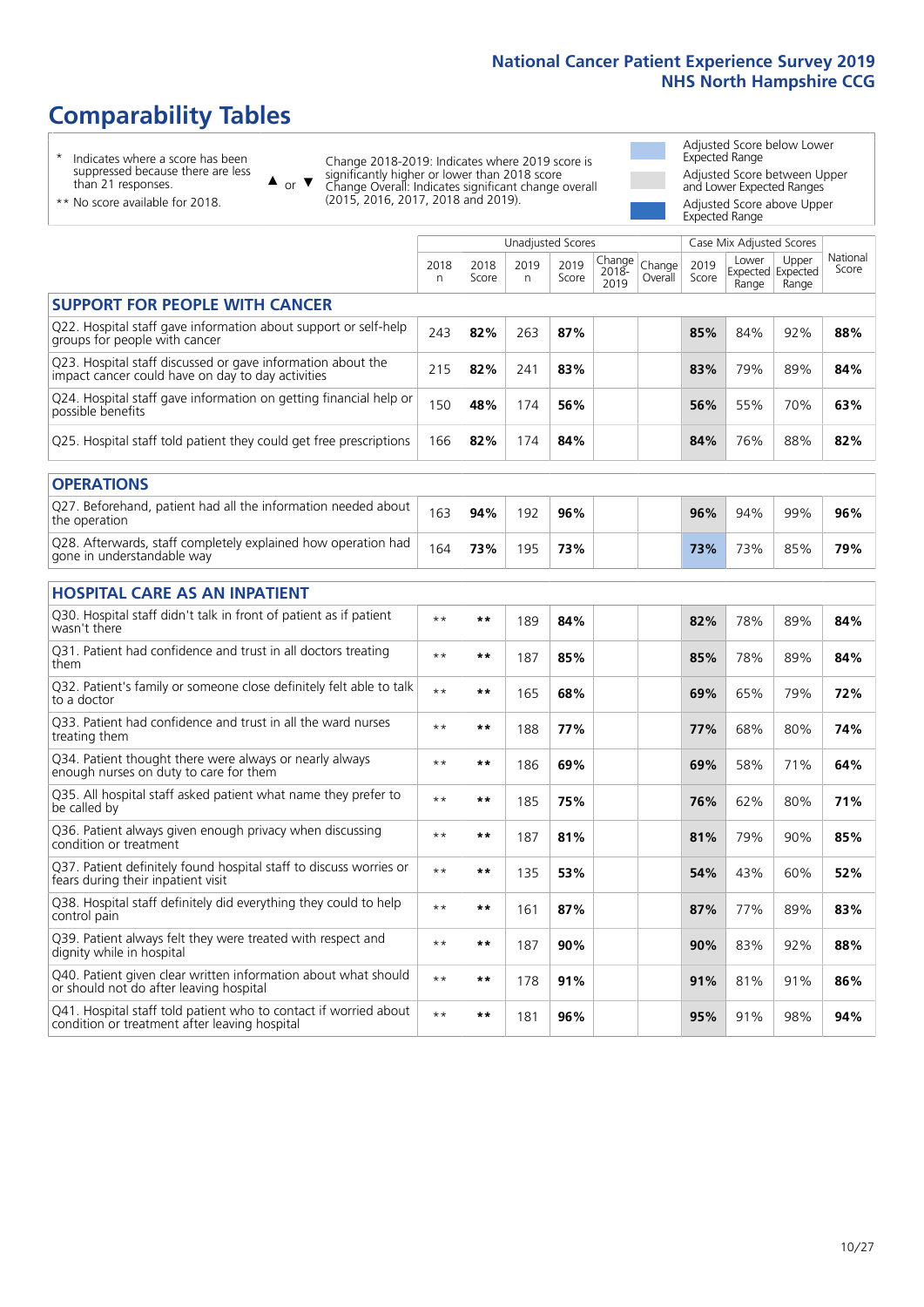# **Comparability Tables**

\* Indicates where a score has been suppressed because there are less than 21 responses.

\*\* No score available for 2018.

 $\triangle$  or  $\nabla$ 

Change 2018-2019: Indicates where 2019 score is significantly higher or lower than 2018 score Change Overall: Indicates significant change overall (2015, 2016, 2017, 2018 and 2019).

Adjusted Score below Lower Expected Range Adjusted Score between Upper and Lower Expected Ranges Adjusted Score above Upper Expected Range

|                                                                                                                       |            |               |           | <b>Unadjusted Scores</b> |                         |                   |               | Case Mix Adjusted Scores            |                |                   |
|-----------------------------------------------------------------------------------------------------------------------|------------|---------------|-----------|--------------------------|-------------------------|-------------------|---------------|-------------------------------------|----------------|-------------------|
|                                                                                                                       | 2018<br>n. | 2018<br>Score | 2019<br>n | 2019<br>Score            | Change<br>2018-<br>2019 | Change<br>Overall | 2019<br>Score | Lower<br>Expected Expected<br>Range | Upper<br>Range | National<br>Score |
| <b>HOSPITAL CARE AS A DAY PATIENT / OUTPATIENT</b>                                                                    |            |               |           |                          |                         |                   |               |                                     |                |                   |
| Q43. Patient definitely found hospital staff to discuss worries or<br>fears during their outpatient or day case visit | 234        | 68%           | 254       | 67%                      |                         |                   | 68%           | 65%                                 | 76%            | 71%               |
| Q44. Cancer doctor had the right documents at patient's last<br>outpatient appointment                                | 291        | 95%           | 311       | 95%                      |                         |                   | 94%           | 94%                                 | 98%            | 96%               |
| Q46. Beforehand patient completely had all information needed<br>about radiotherapy treatment                         | 72         | 81%           | 110       | 81%                      |                         |                   | 81%           | 80%                                 | 93%            | 86%               |
| Q47. Patient completely given understandable information<br>about whether radiotherapy was working                    | 61         | 49%           | 93        | 58%                      |                         |                   | 59%           | 50%                                 | 70%            | 60%               |
| Q49. Beforehand patient completely had all information needed<br>about chemotherapy treatment                         | 160        | 83%           | 185       | 81%                      |                         |                   | 82%           | 79%                                 | 90%            | 84%               |
| Q50. Patient given enough information about whether<br>chemotherapy was working in a completely understandable way    | 149        | 67%           | 163       | 67%                      |                         |                   | 69%           | 60%                                 | 75%            | 68%               |
| <b>HOME CARE AND SUPPORT</b>                                                                                          |            |               |           |                          |                         |                   |               |                                     |                |                   |
| Q51. Hospital staff definitely gave family or someone close all<br>the information needed to help care at home        | 276        | 61%           | 295       | 64%                      |                         | ▲                 | 64%           | 54%                                 | 65%            | 60%               |
| Q52. Patient definitely given enough support from health or<br>social services during treatment                       | 129        | 40%           | 140       | 39%                      |                         |                   | 38%           | 43%                                 | 62%            | 52%               |
| Q53. Patient definitely given enough support from health or<br>social services after treatment                        | 91         | 36%           | 92        | 30%                      |                         |                   | 30%           | 35%                                 | 55%            | 45%               |
| <b>CARE FROM YOUR GENERAL PRACTICE</b>                                                                                |            |               |           |                          |                         |                   |               |                                     |                |                   |
| Q54. GP given enough information about patient's condition<br>and treatment                                           | 254        | 94%           | 274       | 94%                      |                         |                   | 93%           | 93%                                 | 98%            | 95%               |
| Q55. General practice staff definitely did everything they could<br>to support patient during treatment               | 211        | 55%           | 221       | 54%                      |                         |                   | 53%           | 52%                                 | 65%            | 58%               |
| <b>YOUR OVERALL NHS CARE</b>                                                                                          |            |               |           |                          |                         |                   |               |                                     |                |                   |
| Q56. Different people treating and caring for patient always<br>work well together to give best possible care         | $* *$      | $***$         | 349       | 71%                      |                         |                   | 71%           | 68%                                 | 77%            | 73%               |
| Q57. Patient given a care plan                                                                                        | 273        | 24%           | 273       | 29%                      |                         |                   | 31%           | 32%                                 | 43%            | 38%               |
| Q58. Overall the administration of care was good or very good                                                         | 338        | 87%           | 360       | 87%                      |                         |                   | 88%           | 85%                                 | 92%            | 89%               |
| Q59. Patient felt length of time for attending clinics and<br>appointments for cancer was about right                 | 338        | 69%           | 361       | 75%                      |                         | ▲                 | 76%           | 63%                                 | 76%            | 69%               |
| Q60. Someone discussed with patient whether they would like<br>to take part in cancer research                        | 318        | 32%           | 345       | 31%                      |                         | ▲                 | 31%           | 22%                                 | 39%            | 30%               |
| Q61. Patient's average rating of care scored from very poor to<br>very good                                           | 331        | 8.6           | 352       | 8.7                      |                         |                   | 8.7           | 8.7                                 | 9.0            | 8.8               |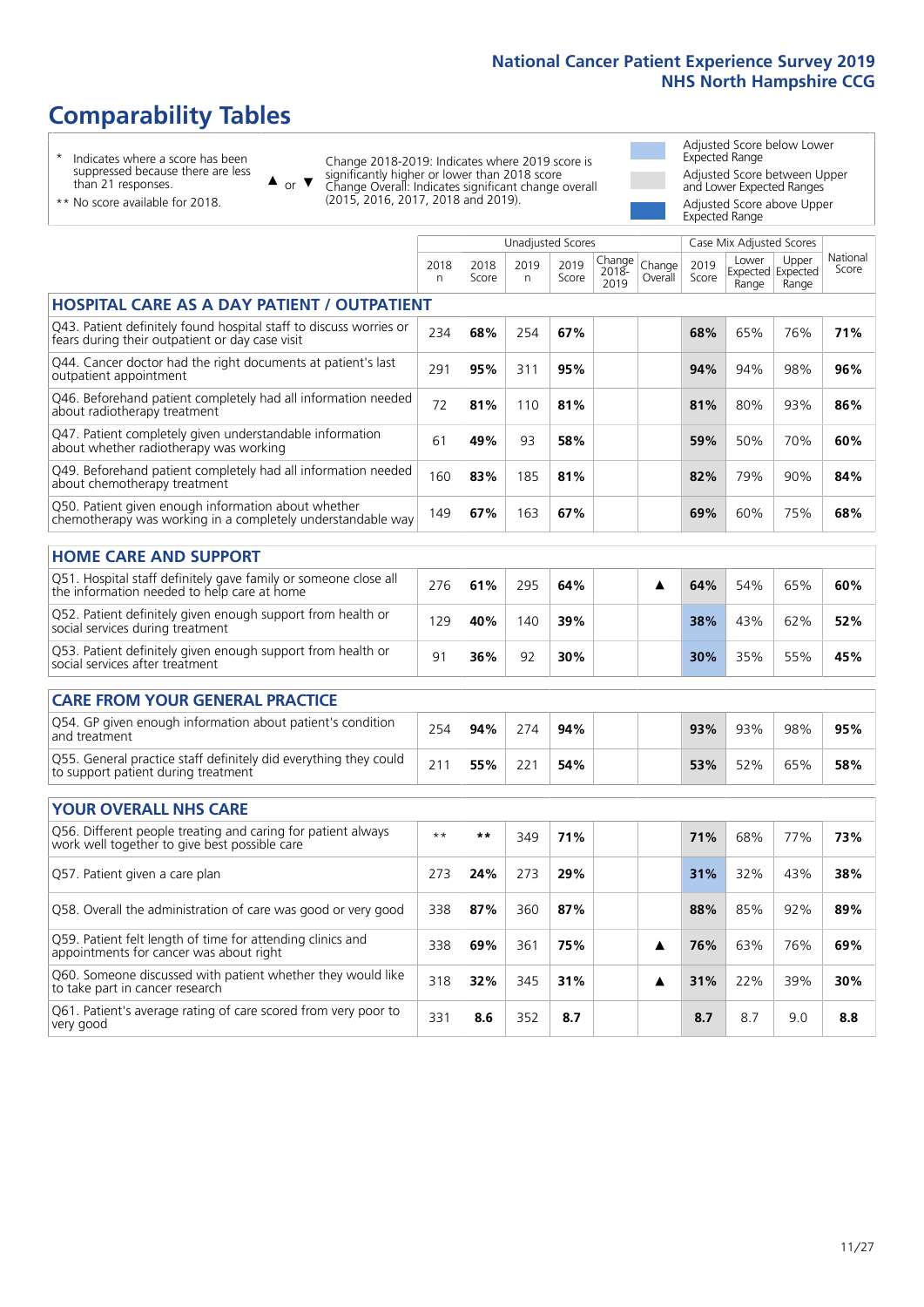- \* Indicates where a score has been suppressed because there are less than 21 responses.
- n.a. Indicates that there were no respondents for that tumour group.

| <b>SEEING YOUR GP</b>                           |            |         |               |             |                   |                |                                                           |         | Tumour Group |         |         |                 |                       |             |                |
|-------------------------------------------------|------------|---------|---------------|-------------|-------------------|----------------|-----------------------------------------------------------|---------|--------------|---------|---------|-----------------|-----------------------|-------------|----------------|
|                                                 |            | Brain   | <b>Breast</b> | Colorectal  | ত<br>Gynaecologic | Haematological | Head and<br>Neck                                          | Lung    | Prostate     | Sarcoma | Skin    | Upper<br>Gastro | $\sigma$<br>Jrologica | Other       | All<br>Cancers |
| Q1. Saw GP once or twice before being told they | CCG        | n.a.    | 88% 78%       |             | $\star$           | 71%            | $\star$                                                   | $\star$ | 66%          | n.a.    | $\star$ | $\star$         |                       | 87% 77% 78% |                |
| needed to go to hospital                        | National   | 59%     |               | 94% 75% 77% |                   |                | 67%   79%   71%   82%   71%   90%   74%   83%   74%   79% |         |              |         |         |                 |                       |             |                |
| Q2. Patient thought they were seen as soon as   | <b>CCG</b> | $\star$ |               | 87% 76%     | $\star$           | 81%            | $\star$                                                   | $\star$ | 69%          | n.a.    | $\star$ | $\star$         |                       | 81% 73% 79% |                |
| necessary                                       | National   | 79%     |               | 89% 83%     |                   |                | 81%   82%   81%   84%   86%   69%   85%   79%   85%   79% |         |              |         |         |                 |                       |             | 84%            |

#### **DIAGNOSTIC TESTS** Tumour Group

|                                                   |                                          | Brain   | <b>Breast</b> | Colorectal<br>LGT | ᅙ<br>Gynaecologic | Haematological | Head and<br>Neck | Lung        | Prostate | Sarcoma | Skin    | Upper<br>Gastro | rological                                   | Other        | All<br>Cancers |
|---------------------------------------------------|------------------------------------------|---------|---------------|-------------------|-------------------|----------------|------------------|-------------|----------|---------|---------|-----------------|---------------------------------------------|--------------|----------------|
| Q5. Received all the information needed about     | CCG                                      | $\star$ |               | 96% 98%           |                   | 93%            | $\star$          | $\star$     | 92%      | n.a.    | $\star$ | $\star$         |                                             | 94% 100% 96% |                |
| the test                                          | National                                 | 93%     |               | 95% 95%           |                   | 93% 95%        |                  | 93% 95% 95% |          | 93%     | 96%     | 95%             | 95% 95% 95%                                 |              |                |
| Q6. The length of time waiting for the test to be | <b>CCG</b>                               | $\star$ |               | 94% 90%           | $\star$           | 91%            | $\star$          | $\star$     | 81%      | n.a.    | $\star$ | $\star$         |                                             | 74% 92% 87%  |                |
| done was about right                              | National                                 |         | 84% 91% 88%   |                   |                   |                |                  |             |          |         |         |                 | 86% 89% 88% 87% 87% 81% 87% 84% 87% 86% 88% |              |                |
| Q7. Test results explained in completely          | <b>CCG</b>                               | $\star$ | 72%           | 76%               | $\star$           | 76%            | $\star$          | $\star$     | 62%      | n.a.    | $\star$ | $\star$         |                                             | 65% 88% 73%  |                |
| understandable way                                | National 71% 83% 82% 77% 77% 79% 80% 80% |         |               |                   |                   |                |                  |             |          |         |         |                 | 78% 84% 75% 80% 76% 80%                     |              |                |

| <b>FINDING OUT WHAT WAS WRONG WITH YOU</b>        |          |         |               |                        |                |                |                        |                     | Tumour Group |         |         |                 |            |         |                |
|---------------------------------------------------|----------|---------|---------------|------------------------|----------------|----------------|------------------------|---------------------|--------------|---------|---------|-----------------|------------|---------|----------------|
|                                                   |          | Brain   | <b>Breast</b> | olorectal.<br>LGT<br>Û | Gynaecological | Haematological | ad and<br>Neck<br>Head | Lung                | Prostate     | Sarcoma | Skin    | Upper<br>Gastro | Irological | Other   | All<br>Cancers |
| Q10. Patient told they could bring a family       | CCG      | $\star$ | 68%           | 73%                    |                | 74%            | $\star$                | $\star$             | 70%          | n.a.    | $\star$ | $\star$         | 50%        | 65%     | 66%            |
| member or friend when first told they had cancer  | National | 85%     | 82%           | 82%                    | 71%            | 71%            | 71%                    | 77%                 | 79%          | 73%     | 69%     | 76%             | 73%        | 75%     | 77%            |
| Q11. Patient felt they were told sensitively that | CCG      | $\star$ | 83%           | 89%                    |                | 90%            | $\star$                | $\star$             | 72%          | n.a.    |         | $\star$         | 69%        | 85%     | 81%            |
| they had cancer                                   | National | 79%     |               | 89% 87%                | 82%            |                | 84% 87%                | 83%                 | 86%          | 84%     | 89%     | 81%             |            | 84% 83% | 86%            |
| Q12. Patient completely understood the            | CCG      | $\star$ | 79%           | 85%                    |                | 56%            | $\star$                | $\star$             | 78%          | n.a.    | $\star$ | $\star$         | 67%        | 69%     | 73%            |
| explanation of what was wrong                     | National | 66%     | 77%           | 79%                    | 73%            | 60%            | 78%                    | 76%                 | 79%          | 67%     | 80%     | 70%             | 77%        | 70%     | 73%            |
| Q13. Patient given easy to understand written     | CCG      | $\star$ | 65%           | 70%                    | $\star$        | 81%            | $\star$                | $\star$             | 80%          | n.a.    | $\star$ | $\star$         | 60%        | $\ast$  | 68%            |
| information about the type of cancer they had     | National | 66%     | 78%           | 73%                    | 71%            | 76%            |                        | 69% 67% 83% 67% 84% |              |         |         | 67%             | 74%        | 65%     | 74%            |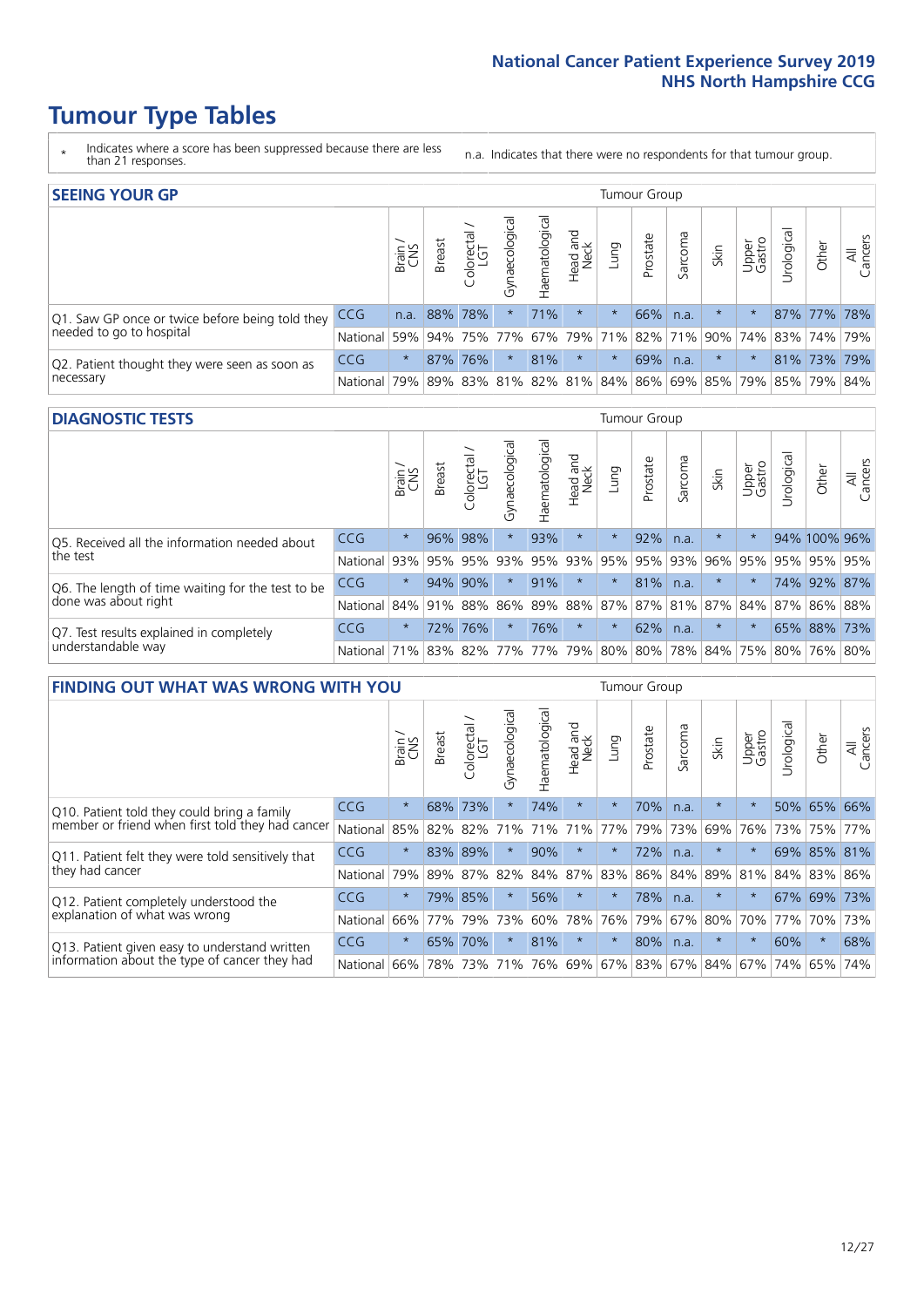\* Indicates where a score has been suppressed because there are less than 21 responses.

n.a. Indicates that there were no respondents for that tumour group.

| <b>DECIDING THE BEST TREATMENT FOR YOU</b>         |          |         |               |                             |                |                |                         |          | <b>Tumour Group</b> |         |         |                 |            |              |                |
|----------------------------------------------------|----------|---------|---------------|-----------------------------|----------------|----------------|-------------------------|----------|---------------------|---------|---------|-----------------|------------|--------------|----------------|
|                                                    |          | Brain   | <b>Breast</b> | olorectal.<br>LGT<br>$\cup$ | Gynaecological | Haematological | ead and<br>Neck<br>Head | Lung     | Prostate            | Sarcoma | Skin    | Upper<br>Gastro | Jrological | Other        | All<br>Cancers |
| Q14. Patient felt that treatment options were      | CCG      | $\star$ | 82%           | 89%                         | $\star$        | 86%            | $\star$                 | $\star$  | 94%                 | n.a.    | $\star$ | $\star$         |            | 83% 95%      | 86%            |
| completely explained                               | National | 85%     | 85%           | 85%                         | 85%            | 82%            | 87%                     | 84%      | 83%                 | 83%     | 89%     | 81%             |            | 83% 79%      | 83%            |
| Q15. Patient felt possible side effects were       | CCG      | $\star$ | 66%           | 69%                         | $\star$        | 73%            | $\star$                 | $^\star$ | 60%                 | n.a.    |         | $\star$         |            | 71% 83%      | 68%            |
| definitely explained in an understandable way      | National | 69%     | 74%           | 76%                         | 75%            | 69%            | 73%                     | 74%      | 73%                 | 73%     | 77%     | 72%             | 71%        | 70%          | 73%            |
| Q16. Patient definitely given practical advice and | CCG      | $\star$ | 64%           | 72%                         | $\star$        | 69%            | $\star$                 | $^\star$ | 57%                 | n.a.    |         | $\star$         |            | 64% 76% 65%  |                |
| support in dealing with side effects of treatment  | National | 63%     | 70%           | 70%                         | 69%            | 65%            | 70%                     | 69%      | 65%                 | 66%     | 71%     | 66%             |            | 63% 64%      | 67%            |
| Q17. Patient definitely told about side effects    | CCG      | $\star$ |               | 43% 51%                     |                | 51%            | $\star$                 | $\star$  | 62%                 | n.a.    | $\star$ | $\star$         |            | 42% 76%      | 48%            |
| that could affect them in the future               | National | 62%     | 57%           | 59%                         | 56%            | 51%            | 64%                     | 56%      | 66%                 | 54%     | 66%     | 53%             |            | 56% 52%      | 57%            |
| Q18. Patient definitely involved as much as they   | CCG      | $\star$ | 78%           | 89%                         | $\star$        | 88%            | $\star$                 | $\star$  | 77%                 | n.a.    | $\star$ | $\star$         |            | 68% 100% 81% |                |
| wanted in decisions about care and treatment       | National | 79%     |               |                             | 81% 83% 81%    |                | 80% 81% 81% 84% 81% 87% |          |                     |         |         | 79%             |            | 79% 78% 81%  |                |

#### **CLINICAL NURSE SPECIALIST (CNS)** Tumour Group

|                                             |          | Brain                                   | <b>Breast</b>   | Colorectal<br>LGT | ᠊ᢛ<br>Gynaecologic | $\overline{\sigma}$<br>ت<br>aematologi | Head and<br>Neck | Lung        | Prostate | Sarcoma | Skin    | Upper<br>Gastro | rological | Other       | All<br>Cancers |
|---------------------------------------------|----------|-----------------------------------------|-----------------|-------------------|--------------------|----------------------------------------|------------------|-------------|----------|---------|---------|-----------------|-----------|-------------|----------------|
| Q19. Patient given the name of a CNS who    | CCG      | $\star$                                 |                 | 88% 91%           |                    | 92%                                    | $\star$          |             | 88%      | n.a.    |         |                 |           | 88% 83% 89% |                |
| would support them through their treatment  | National | 95%                                     | 95%             | 92%               | 95%                | 92%                                    | 91%              |             | 94% 91%  | 91%     | 91%     | 93%             | 85%       | 89%         | 92%            |
| Q20. Patient found it very or quite easy to | CCG      | $\star$                                 |                 | 84% 95%           |                    | 95%                                    | $\star$          | $\star$     | $\star$  | n.a.    | $\star$ |                 | 89%       | $\ast$      | 87%            |
| contact their CNS                           | National |                                         | 86% 84% 88% 85% |                   |                    | 87%                                    |                  | 86% 86% 80% |          |         |         | 86% 90% 85%     |           | 83% 83%     | 85%            |
| Q21. Patient got understandable answers to  | CCG      | $\star$                                 | 90%             | 95%               |                    | 97%                                    | $\star$          | $\star$     | $\star$  | n.a.    | n.a.    |                 | 88%       | $\star$     | 91%            |
| important questions all or most of the time | National | 82% 87% 89% 86% 89% 88% 86% 87% 87% 93% |                 |                   |                    |                                        |                  |             |          |         |         | 86% 87%         |           | 86%         | 87%            |

| <b>SUPPORT FOR PEOPLE WITH CANCER</b>                                                             |            |         |               |            |                |                |                     |         | Tumour Group |                  |      |                 |           |         |                |
|---------------------------------------------------------------------------------------------------|------------|---------|---------------|------------|----------------|----------------|---------------------|---------|--------------|------------------|------|-----------------|-----------|---------|----------------|
|                                                                                                   |            | Brain   | <b>Breast</b> | Colorectal | Gynaecological | Haematological | and<br>Neck<br>Head | Lung    | Prostate     | arcoma<br>$\sim$ | Skin | Upper<br>Gastro | Jrologica | Other   | All<br>Cancers |
| Q22. Hospital staff gave information about<br>support or self-help groups for people with         | CCG        | $\star$ | 92%           | 93%        | $\star$        | 86%            | $\star$             | $\star$ | 78%          | n.a.             | n.a. | $\star$         | $\star$   | $\star$ | 87%            |
| cancer                                                                                            | National   | 92%     | 92%           | 88%        | 87%            | 86%            | 88%                 | 87%     | 91%          | 86%              | 90%  | 88%             | 81%       | 83%     | 88%            |
| Q23. Hospital staff discussed or gave information<br>about the impact cancer could have on day to | CCG.       | $\star$ | 86%           | 69%        | $\star$        | 97%            | $\star$             | $\star$ | 95%          | n.a.             | n.a. | $\star$         | 76%       | $\ast$  | 83%            |
| day activities                                                                                    | National   | 84%     | 86%           | 85%        | 82%            | 84%            | 84%                 | 83%     | 88%          | 81%              | 86%  | 83%             | 78%       | 79%     | 84%            |
| Q24. Hospital staff gave information on getting                                                   | <b>CCG</b> | $\star$ | 59%           | $\star$    | $\star$        |                | $\star$             | $\star$ | $\star$      | n.a.             | n.a. | $\star$         | $\star$   | $\ast$  | 56%            |
| financial help or possible benefits                                                               | National   | 78%     | 68%           | 61%        | 66%            | 61%            | 67%                 | 72%     | 55%          | 64%              | 60%  | 64%             | 47%       | 59%     | 63%            |
| Q25. Hospital staff told patient they could get                                                   | <b>CCG</b> | $\star$ | 89%           | $\star$    | $\star$        | 92%            | $\star$             | $\star$ | $\star$      | n.a.             | n.a. | $\star$         |           | $\ast$  | 84%            |
| free prescriptions                                                                                | National   | 82%     | 81%           | 83%        | 79%            | 87%            | 84%                 | 86%     | 80%          | 78%              | 71%  | 84%             | 73%       | 81%     | 82%            |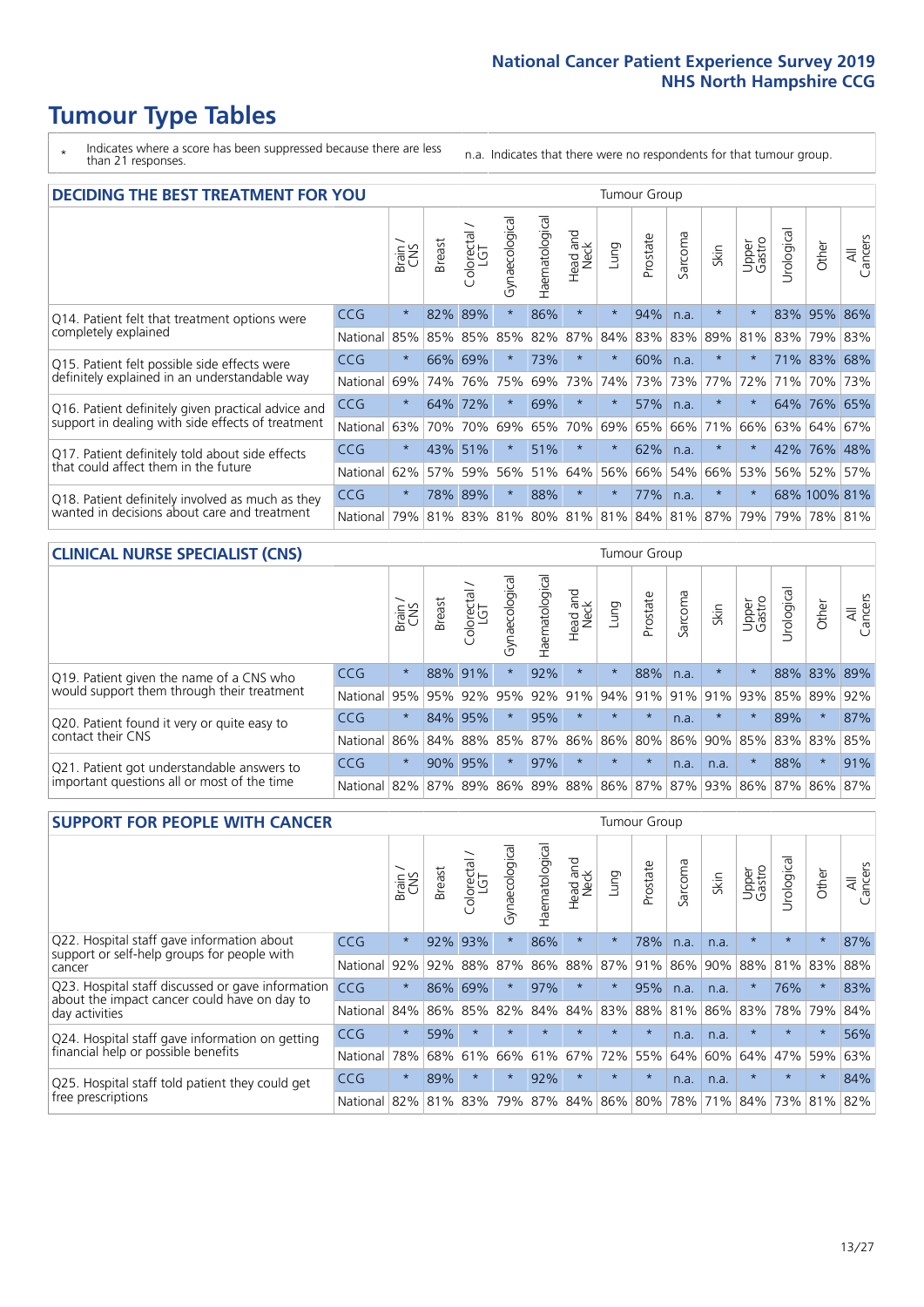- \* Indicates where a score has been suppressed because there are less than 21 responses.
- n.a. Indicates that there were no respondents for that tumour group.

| <b>OPERATIONS</b>                                |            |          |               |                        |                                     |                |                                 |         | Tumour Group |         |         |                     |            |         |                |
|--------------------------------------------------|------------|----------|---------------|------------------------|-------------------------------------|----------------|---------------------------------|---------|--------------|---------|---------|---------------------|------------|---------|----------------|
|                                                  |            | Brain    | <b>Breast</b> | iolorectal<br>LGT<br>Ü | $\overline{\sigma}$<br>Gynaecologic | Haematological | Head and<br>Neck                | Lung    | Prostate     | Sarcoma | Skin    | Upper<br>Gastro     | Jrological | Other   | All<br>Cancers |
| Q27. Beforehand, patient had all the information | CCG        | $\star$  |               | 97% 94%                | $\star$                             | $\star$        | $\star$                         | $\star$ | $\star$      | n.a.    |         | $\star$             | 93%        | $\ast$  | 96%            |
| needed about the operation                       | National   | 96%      | 97%           | 96%                    |                                     |                | 96% 94% 96% 95% 97% 95% 96% 96% |         |              |         |         |                     |            | 95% 95% | 96%            |
| Q28. Afterwards, staff completely explained how  | <b>CCG</b> | $\star$  |               | 75% 83%                | $\star$                             |                | $\star$                         | $\star$ | $\star$      | n.a.    | $\star$ | $\star$             | 73%        | $\star$ | 73%            |
| operation had gone in understandable way         | National   | $ 76\% $ |               | 79% 83%                |                                     |                | 79%   78%   79%                 |         |              |         |         | 79% 78% 80% 82% 79% |            | 76% 77% | 79%            |

#### **HOSPITAL CARE AS AN INPATIENT** Tumour Group

|                                                                                                  |                                      | Brain   | Breast  | $\overline{\phantom{0}}$<br>Colorectal /<br>LGT | Gynaecological | Haematological | Head and<br><b>Neck</b> | Lung        | Prostate | Sarcoma | Skin | Upper<br>Gastro | Urological | Other   | All<br>Cancers |
|--------------------------------------------------------------------------------------------------|--------------------------------------|---------|---------|-------------------------------------------------|----------------|----------------|-------------------------|-------------|----------|---------|------|-----------------|------------|---------|----------------|
| Q30. Hospital staff didn't talk in front of patient                                              | CCG                                  | $\star$ | 80%     | 83%                                             | $\star$        | 90%            | $\star$                 | $\star$     | $\star$  | n.a.    | n.a. | $\star$         | 81%        | $\star$ | 84%            |
| as if patient wasn't there                                                                       | National                             | 81%     | 86%     | 81%                                             | 83%            | 84%            | 83%                     | 81%         | 88%      | 86%     | 86%  | 81%             | 83%        | 82%     | 84%            |
| 031. Patient had confidence and trust in all                                                     | CCG                                  | $\star$ | 87% 82% |                                                 |                | 81%            | $\star$                 | $\star$     | $\star$  | n.a.    | n.a. | $\star$         | 81%        | $\star$ | 85%            |
| doctors treating them                                                                            | National                             | 82%     |         | 83% 85%                                         | 83%            |                |                         | 82% 87% 83% | 89%      | 86%     |      | 85% 81%         | 85%        | 80%     | 84%            |
| Q32. Patient's family or someone close definitely                                                | CCG                                  | $\star$ | 58%     | 72%                                             | $\star$        | 90%            | $\star$                 | $\star$     | $\star$  | n.a.    | n.a. |                 | $\star$    | $\star$ | 68%            |
| felt able to talk to a doctor                                                                    | National                             | 67%     | 72%     | 73%                                             | 72%            | 74%            |                         | 75% 74%     | 72%      | 71%     | 74%  | 73%             | 71%        | 69%     | 72%            |
| O33. Patient had confidence and trust in all the                                                 | CCG                                  | $\star$ |         | 76% 89%                                         | $\star$        | 71%            | $\star$                 | $\star$     | $\star$  | n.a.    | n.a. | $\star$         | 73%        | $\star$ | 77%            |
| ward nurses treating them                                                                        | National                             | 72%     | 73%     | 72%                                             | 71%            |                |                         | 77% 75% 77% | 79%      | 74%     | 75%  | 73%             | 77% 69%    |         | 74%            |
| Q34. Patient thought there were always or nearly                                                 | CCG                                  | $\star$ | 66%     | 68%                                             | $\star$        | 67%            | $\star$                 | $\star$     | $\star$  | n.a.    | n.a. | $\star$         | 65%        | $\star$ | 69%            |
| always enough nurses on duty to care for them                                                    | National                             | 68%     | 64%     | 62%                                             | 63%            | 63%            | 65%                     | 68%         | 72%      | 65%     | 70%  | 65%             | 66%        | 60%     | 64%            |
| Q35. All hospital staff asked patient what name                                                  | CCG                                  | $\star$ | 58% 76% |                                                 | $\star$        | 81%            | $\star$                 | $\star$     | $\star$  | n.a.    | n.a. | $\star$         | 85%        | $\star$ | 75%            |
| they prefer to be called by                                                                      | National                             | 68%     | 62%     | 74%                                             | 65%            | 72%            |                         | 71% 76%     | 72%      | 74%     | 70%  | 78%             | 76%        | 69%     | 71%            |
| Q36. Patient always given enough privacy when                                                    | CCG                                  | $\star$ | 80% 85% |                                                 | $\star$        | 90%            | $\star$                 | $\star$     | $\star$  | n.a.    | n.a. | $\star$         | 73%        | $\star$ | 81%            |
| discussing condition or treatment                                                                | National                             | 78%     |         | 84% 85%                                         | 81%            |                |                         | 86% 87% 84% | 88%      | 84%     | 84%  | 84%             | 85% 82%    |         | 85%            |
| Q37. Patient definitely found hospital staff to                                                  | CCG                                  | $\star$ |         | 50% 57%                                         | $\star$        | $\star$        | $\star$                 | $\star$     | $\star$  | n.a.    | n.a. | $\star$         | 57%        | $\star$ | 53%            |
| discuss worries or fears during their inpatient visit                                            | National                             | 45%     |         | 51% 55%                                         | 51%            | 56%            | 52%                     | 49%         | 53%      | 54%     |      | 51% 53%         | 49%        | 46%     | 52%            |
| Q38. Hospital staff definitely did everything they                                               | CCG                                  | $\star$ | 86% 91% |                                                 | $\star$        | $\star$        | $\star$                 | $\star$     | $\star$  | n.a.    | n.a. | $\star$         | 96%        | $\star$ | 87%            |
| could to help control pain                                                                       | National                             | 85%     | 83%     | 84%                                             | 82%            | 82%            | 80%                     | 84%         | 85%      | 83%     | 85%  | 82%             | 81% 82%    |         | 83%            |
| Q39. Patient always felt they were treated with                                                  | CCG                                  | $\star$ | 91% 89% |                                                 | $\star$        | 86%            | $\star$                 | $\star$     | $\star$  | n.a.    | n.a. | $\star$         | 88%        | $\star$ | 90%            |
| respect and dignity while in hospital                                                            | National                             | 85%     | 87%     | 87%                                             | 85%            | 89%            | 87%                     | 88%         | 91%      | 89%     | 89%  | 88%             | 90%        | 86%     | 88%            |
| Q40. Patient given clear written information<br>about what should or should not do after leaving | CCG                                  | $\star$ | 95% 91% |                                                 | $\star$        | $\star$        | $\star$                 | $\star$     | $\star$  | n.a.    | n.a. |                 | 92%        | $\star$ | 91%            |
| hospital                                                                                         | National I                           | 80%     | 89%     | 86%                                             | 86%            | 83%            |                         | 87% 82%     | 91%      | 85%     | 90%  | 82%             | 87% 83%    |         | 86%            |
| Q41. Hospital staff told patient who to contact<br>if worried about condition or treatment after | CCG                                  | $\star$ | 95%     | 97%                                             | $\star$        | $\star$        | $\star$                 | $\star$     | $\star$  | n.a.    | n.a. | $\star$         | 96%        | $\star$ | 96%            |
| leaving hospital                                                                                 | National 94% 95% 95% 93% 96% 93% 92% |         |         |                                                 |                |                |                         |             | 96%      | 94%     |      | 95% 92% 92% 93% |            |         | 94%            |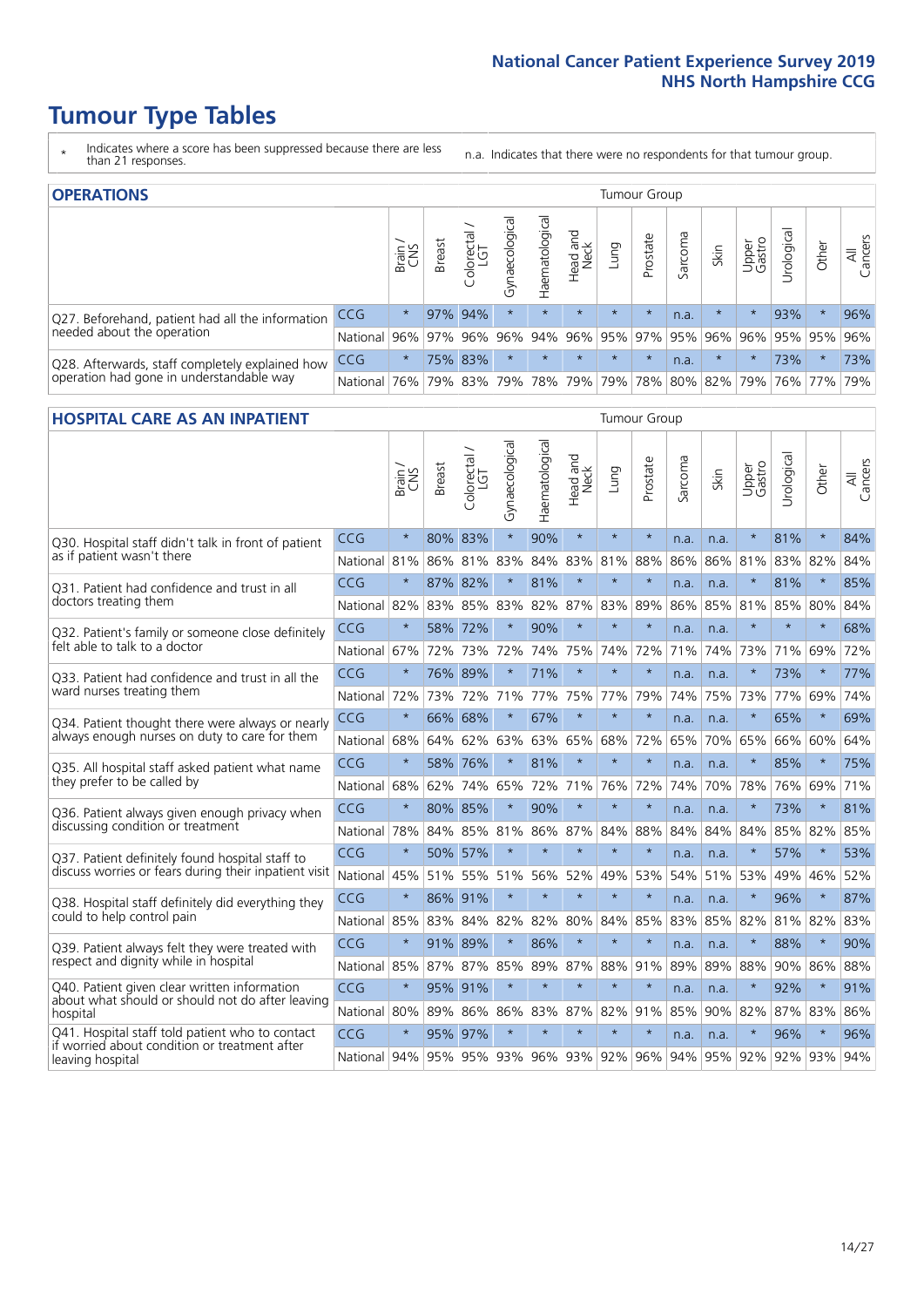# **Tumour Type Tables**

- \* Indicates where a score has been suppressed because there are less than 21 responses.
- n.a. Indicates that there were no respondents for that tumour group.

| <b>HOSPITAL CARE AS A DAY PATIENT / OUTPATIENT</b>                                                                    |            |         |               |                 |                |                |                         |         | <b>Tumour Group</b> |         |         |                 |            |              |                |  |  |  |
|-----------------------------------------------------------------------------------------------------------------------|------------|---------|---------------|-----------------|----------------|----------------|-------------------------|---------|---------------------|---------|---------|-----------------|------------|--------------|----------------|--|--|--|
|                                                                                                                       |            | Brain   | <b>Breast</b> | ∽<br>Colorectal | Gynaecological | Haematological | ead and<br>Neck<br>Head | Lung    | Prostate            | Sarcoma | Skin    | Upper<br>Gastro | Urological | Other        | All<br>Cancers |  |  |  |
| Q43. Patient definitely found hospital staff to                                                                       | <b>CCG</b> | $\star$ | 63%           | 65%             | $\star$        | 82%            | $\star$                 | $\star$ | 62%                 | n.a.    | $\star$ | $\star$         | 62%        | $\star$      | 67%            |  |  |  |
| discuss worries or fears during their outpatient or<br>day case visit                                                 | National   | 66%     | 68%           | 73%             | 70%            | 73%            | 72%                     | 70%     | 74%                 | 72%     | 72%     | 71%             | 67%        | 68%          | 71%            |  |  |  |
| Q44. Cancer doctor had the right documents at<br>patient's last outpatient appointment                                | CCG        | $\star$ | 94%           | 95%             | $\star$        | 95%            | $\star$                 | $\star$ | 92%                 | n.a.    |         | $\star$         |            | 93% 100% 95% |                |  |  |  |
|                                                                                                                       | National   | 94%     | 96%           | 96%             | 96%            | 97%            | 96%                     | 96%     | 96%                 | 96%     | 96%     | 94%             | 96%        | 95%          | 96%            |  |  |  |
| Q46. Beforehand patient completely had                                                                                | <b>CCG</b> | $\star$ | 79%           | $\star$         | $\star$        |                | $\star$                 | $\star$ | $\star$             | n.a.    | n.a.    | $\star$         | $\star$    | $\star$      | 81%            |  |  |  |
| all information needed about radiotherapy<br>treatment                                                                | National   | 91%     | 88%           | 83%             | 88%            | 84%            | 86%                     | 86%     | 88%                 | 88%     | 84%     | 86%             | 83%        | 84%          | 86%            |  |  |  |
| Q47. Patient completely given understandable                                                                          | <b>CCG</b> | $\star$ | 60%           | $\star$         |                |                | $\star$                 | $\star$ | $\star$             | n.a.    | n.a.    | $\star$         | $\star$    | $^\star$     | 58%            |  |  |  |
| information about whether radiotherapy was<br>working                                                                 | National   | 56%     | 60%           | 57%             | 61%            | 62%            | 63%                     | 59%     | 60%                 | 67%     | 57%     | 52%             | 59%        | 59%          | 60%            |  |  |  |
| Q49. Beforehand patient completely had all                                                                            | CCG        | $\star$ | 75%           | 84%             | $\star$        | 78%            | $\star$                 | $\star$ | $\star$             | n.a.    | n.a.    | $\star$         | $\star$    | $\ast$       | 81%            |  |  |  |
| information needed about chemotherapy<br>treatment                                                                    | National   | 80%     | 82%           | 86%             | 87%            | 85%            | 79%                     | 84%     | 86%                 | 86%     | 90%     | 84%             | 85%        | 85%          | 84%            |  |  |  |
| Q50. Patient given enough information about<br>whether chemotherapy was working in a<br>completely understandable way | <b>CCG</b> | $\star$ | 65%           | 63%             | $\star$        | 86%            | $\star$                 | $\star$ | $\star$             | n.a.    | n.a.    | $\star$         |            | $\star$      | 67%            |  |  |  |
|                                                                                                                       | National   | 54%     | 62%           | 64%             | 68%            | 75%            |                         | 57% 67% | 66%                 | 71%     | 79%     | 61%             | 68%        | 69%          | 68%            |  |  |  |

#### **HOME CARE AND SUPPORT** Tumour Group

|                                                                                                                   |            | Brain<br>CNS | <b>Breast</b> | Colorectal<br>LGT | ᠊ᢛ<br>Gynaecologic | Haematological | ad and<br>Neck<br>Head | Lung    | Prostate | Sarcoma | Skin    | Upper<br>Gastro | rological | Other   | All<br>Cancers |
|-------------------------------------------------------------------------------------------------------------------|------------|--------------|---------------|-------------------|--------------------|----------------|------------------------|---------|----------|---------|---------|-----------------|-----------|---------|----------------|
| Q51. Hospital staff definitely gave family or<br>someone close all the information needed to<br>help care at home | <b>CCG</b> | $\star$      | 60%           | 71%               |                    | 71%            | $\ast$                 | $\star$ | 79%      | n.a.    | $\star$ | $\star$         | 70%       | $\ast$  | 64%            |
|                                                                                                                   | National   | 58%          | 58%           | 63%               | 57%                | 62%            | 67%                    | 59%     | 61%      |         | 62% 65% | 60%             | 59% 55%   |         | 60%            |
| Q52. Patient definitely given enough support<br>from health or social services during treatment                   | <b>CCG</b> | $\star$      | 33%           |                   | $\star$            | $\star$        | $\star$                | $\star$ | $\star$  | n.a.    | n.a.    | $\star$         | $\star$   | $\star$ | 39%            |
|                                                                                                                   | National   | 42%          | 52%           | 60%               | 45%                | 51%            | 59%                    | 50%     | 48%      |         | 53% 57% | 54%             | 48% 51%   |         | 52%            |
| Q53. Patient definitely given enough support<br>from health or social services after treatment                    | <b>CCG</b> | $\star$      | 22%           |                   | $\star$            |                | $\star$                | $\star$ | $\star$  | n.a.    | n.a.    | $\star$         | $\star$   | $\star$ | 30%            |
|                                                                                                                   | National   | 39%          | 41% 53%       |                   | 39%                | 43%            | 56%                    | 40%     | 46%      | 48%     | 59%     | 47%             | 44%       | 44%     | 45%            |

| <b>CARE FROM YOUR GENERAL PRACTICE</b>                                                                     |              |               |               |                   | Tumour Group   |                |                  |         |          |         |                         |                 |            |         |                |
|------------------------------------------------------------------------------------------------------------|--------------|---------------|---------------|-------------------|----------------|----------------|------------------|---------|----------|---------|-------------------------|-----------------|------------|---------|----------------|
|                                                                                                            |              | Brain.<br>CNS | <b>Breast</b> | Colorectal<br>LGT | Gynaecological | Haematological | Head and<br>Neck | Lung    | Prostate | Sarcoma | Skin                    | Upper<br>Gastro | Urological | Other   | All<br>Cancers |
| Q54. GP given enough information about<br>patient's condition and treatment                                | <b>CCG</b>   | $\star$       |               | 96% 90%           |                | 100%           | $\star$          | $\star$ | 97%      | n.a.    | $\star$                 | $\star$         | 87%        | $\star$ | 94%            |
|                                                                                                            | National 91% |               |               | 96% 95%           | 95%            |                | 96% 94% 94%      |         |          |         | 96% 94% 96% 93% 95% 94% |                 |            |         | 95%            |
| Q55. General practice staff definitely did<br>everything they could to support patient during<br>treatment | <b>CCG</b>   | $\star$       | 49%           | $\star$           | $\star$        | 48%            | $\star$          | $\star$ | 73%      | n.a.    | $\star$                 | $\star$         | 64%        | $\star$ | 54%            |
|                                                                                                            | National 55% |               |               | 58% 59%           | 56%            |                | 56% 59%          |         | 56% 64%  |         | 56% 65%                 | 59%             |            | 59% 55% | 58%            |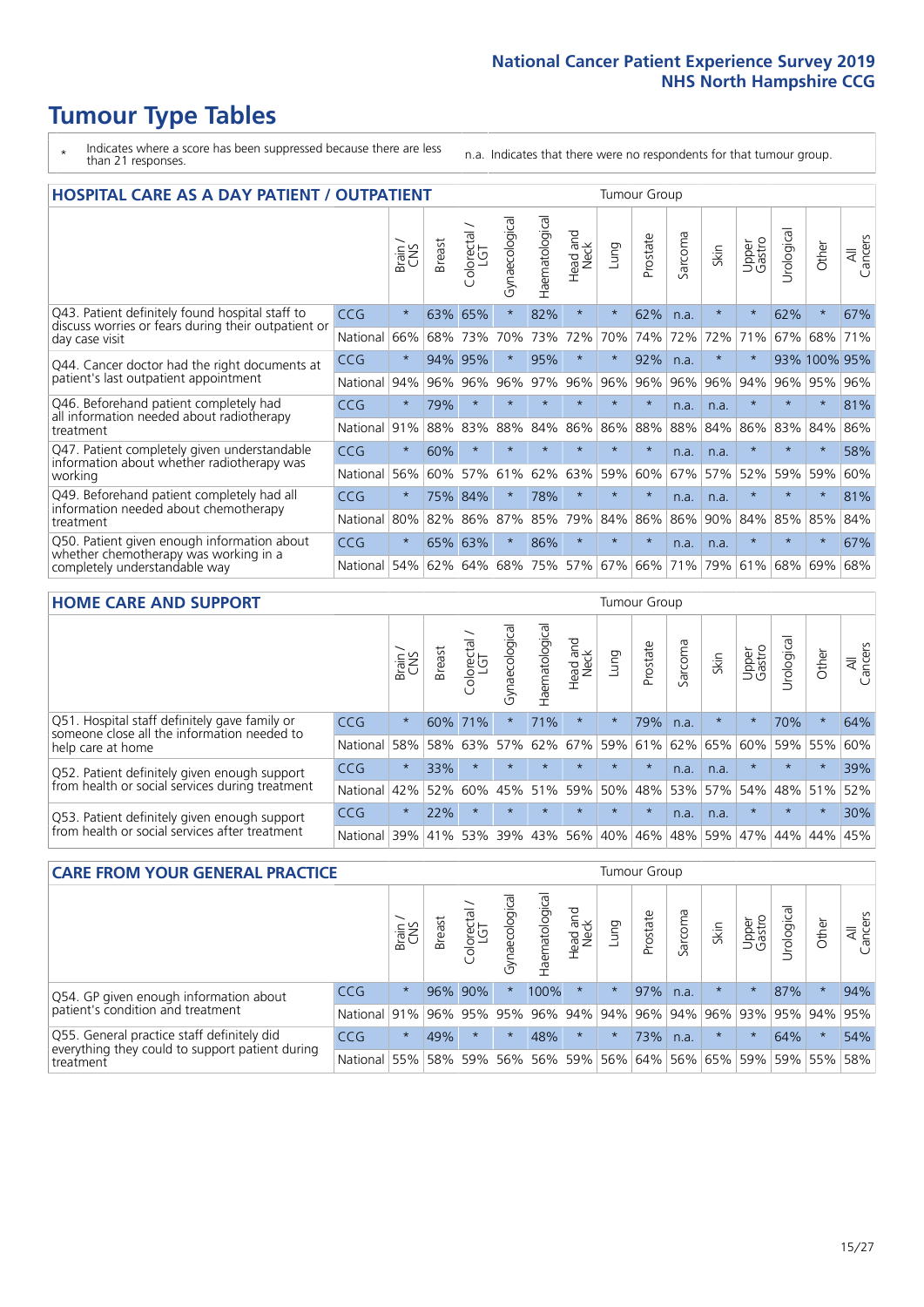- \* Indicates where a score has been suppressed because there are less than 21 responses.
- n.a. Indicates that there were no respondents for that tumour group.

#### **YOUR OVERALL NHS CARE** THE CONSTRUCTION OF THE THROUP GROUP TUMOUR GROUP

| Haematological<br>Gynaecological<br>$\overline{\mathfrak{G}}$<br>olorectal<br>LGT<br>aad and<br>Neck<br>arcoma<br>Prostate<br>All<br>Cancers<br>Upper<br>Gastro<br><b>Breast</b><br>Other<br>Lung<br>Urologia<br>Skin<br>Brain<br>CNS<br>Head<br>$\overline{2}$<br>U<br>$\star$<br>80%<br>$\star$<br>73%<br>CCG<br>68%<br>$\star$<br>84%<br>$\star$<br>75%<br>$\star$<br>$\star$<br>66%<br>71%<br>n.a.<br>patient always work well together to give best<br>73%<br>70%<br>79%<br>60%<br>73%<br>73%<br>75%<br>73%<br>75%<br>69%<br>74%<br>73%<br>National<br>69%<br>68%<br>41%<br><b>CCG</b><br>$\star$<br>34%<br>28%<br>$\ast$<br>$\star$<br>28%<br>$\ast$<br>29%<br>27%<br>$\star$<br>n.a.<br>36%<br>39%<br>36%<br>36%<br>40%<br>34%<br>40%<br>34%<br>44%<br>36%<br>33%<br>31%<br>38%<br>National<br>41%<br>90%<br>84%<br>98%<br>$\ast$<br>87%<br>92%<br>87%<br><b>CCG</b><br>$^\star$<br>$\star$<br>$^\star$<br>72%<br>n.a.<br>88%<br>87%<br>91%<br>90%<br>90%<br>88%<br>90%<br>National<br>85%<br>88%<br>86%<br>85%<br>87%<br>89%<br>90%<br>$\star$<br>80%<br>$\star$<br>CCG<br>76%<br>78%<br>$\star$<br>74%<br>$\star$<br>$\star$<br>$\star$<br>66%<br>77%<br>75%<br>n.a.<br>clinics and appointments for cancer was about<br>58%<br>73%<br>66%<br>71%<br>76%<br>68%<br>73%<br>66%<br>75%<br>64%<br>National<br>68%<br>66%<br>71%<br>69%<br><b>CCG</b><br>$\star$<br>22%<br>37%<br>$\star$<br>40%<br>54%<br>24%<br>$\star$<br>$\ast$<br>19%<br>31%<br>$\star$<br>n.a.<br>33%<br>36%<br>42%<br>30%<br>32%<br>21%<br>34%<br>31%<br>20%<br>36%<br>21%<br>32%<br>30%<br>National<br>31%<br>$\star$<br>$\ast$<br>8.9<br>9.3<br>$\star$<br>8.9<br>$\ast$<br>8.7<br>CCG<br>8.8<br>$\star$<br>$\star$<br>8.0<br>8.7<br>n.a.<br>National<br>8.6<br>8.8<br>8.7<br>8.9<br>8.8<br>8.8<br>8.8<br>8.9<br>8.7<br>8.7<br>8.7<br>8.8<br>8.9<br>8.8 | он отыраны ні <i>р</i> сань                                                 |  |  |  |  |  |  |  |  |  |  |  |  |  |  |  |
|---------------------------------------------------------------------------------------------------------------------------------------------------------------------------------------------------------------------------------------------------------------------------------------------------------------------------------------------------------------------------------------------------------------------------------------------------------------------------------------------------------------------------------------------------------------------------------------------------------------------------------------------------------------------------------------------------------------------------------------------------------------------------------------------------------------------------------------------------------------------------------------------------------------------------------------------------------------------------------------------------------------------------------------------------------------------------------------------------------------------------------------------------------------------------------------------------------------------------------------------------------------------------------------------------------------------------------------------------------------------------------------------------------------------------------------------------------------------------------------------------------------------------------------------------------------------------------------------------------------------------------------------------------------------------------------------------------------------------------------------------------------------------------------------------------------------------------------|-----------------------------------------------------------------------------|--|--|--|--|--|--|--|--|--|--|--|--|--|--|--|
|                                                                                                                                                                                                                                                                                                                                                                                                                                                                                                                                                                                                                                                                                                                                                                                                                                                                                                                                                                                                                                                                                                                                                                                                                                                                                                                                                                                                                                                                                                                                                                                                                                                                                                                                                                                                                                       |                                                                             |  |  |  |  |  |  |  |  |  |  |  |  |  |  |  |
|                                                                                                                                                                                                                                                                                                                                                                                                                                                                                                                                                                                                                                                                                                                                                                                                                                                                                                                                                                                                                                                                                                                                                                                                                                                                                                                                                                                                                                                                                                                                                                                                                                                                                                                                                                                                                                       | Q56. Different people treating and caring for                               |  |  |  |  |  |  |  |  |  |  |  |  |  |  |  |
|                                                                                                                                                                                                                                                                                                                                                                                                                                                                                                                                                                                                                                                                                                                                                                                                                                                                                                                                                                                                                                                                                                                                                                                                                                                                                                                                                                                                                                                                                                                                                                                                                                                                                                                                                                                                                                       | possible care                                                               |  |  |  |  |  |  |  |  |  |  |  |  |  |  |  |
|                                                                                                                                                                                                                                                                                                                                                                                                                                                                                                                                                                                                                                                                                                                                                                                                                                                                                                                                                                                                                                                                                                                                                                                                                                                                                                                                                                                                                                                                                                                                                                                                                                                                                                                                                                                                                                       | Q57. Patient given a care plan                                              |  |  |  |  |  |  |  |  |  |  |  |  |  |  |  |
|                                                                                                                                                                                                                                                                                                                                                                                                                                                                                                                                                                                                                                                                                                                                                                                                                                                                                                                                                                                                                                                                                                                                                                                                                                                                                                                                                                                                                                                                                                                                                                                                                                                                                                                                                                                                                                       |                                                                             |  |  |  |  |  |  |  |  |  |  |  |  |  |  |  |
|                                                                                                                                                                                                                                                                                                                                                                                                                                                                                                                                                                                                                                                                                                                                                                                                                                                                                                                                                                                                                                                                                                                                                                                                                                                                                                                                                                                                                                                                                                                                                                                                                                                                                                                                                                                                                                       | Q58. Overall the administration of care was good                            |  |  |  |  |  |  |  |  |  |  |  |  |  |  |  |
|                                                                                                                                                                                                                                                                                                                                                                                                                                                                                                                                                                                                                                                                                                                                                                                                                                                                                                                                                                                                                                                                                                                                                                                                                                                                                                                                                                                                                                                                                                                                                                                                                                                                                                                                                                                                                                       | or very good                                                                |  |  |  |  |  |  |  |  |  |  |  |  |  |  |  |
|                                                                                                                                                                                                                                                                                                                                                                                                                                                                                                                                                                                                                                                                                                                                                                                                                                                                                                                                                                                                                                                                                                                                                                                                                                                                                                                                                                                                                                                                                                                                                                                                                                                                                                                                                                                                                                       | Q59. Patient felt length of time for attending                              |  |  |  |  |  |  |  |  |  |  |  |  |  |  |  |
|                                                                                                                                                                                                                                                                                                                                                                                                                                                                                                                                                                                                                                                                                                                                                                                                                                                                                                                                                                                                                                                                                                                                                                                                                                                                                                                                                                                                                                                                                                                                                                                                                                                                                                                                                                                                                                       | right                                                                       |  |  |  |  |  |  |  |  |  |  |  |  |  |  |  |
|                                                                                                                                                                                                                                                                                                                                                                                                                                                                                                                                                                                                                                                                                                                                                                                                                                                                                                                                                                                                                                                                                                                                                                                                                                                                                                                                                                                                                                                                                                                                                                                                                                                                                                                                                                                                                                       | Q60. Someone discussed with patient whether                                 |  |  |  |  |  |  |  |  |  |  |  |  |  |  |  |
|                                                                                                                                                                                                                                                                                                                                                                                                                                                                                                                                                                                                                                                                                                                                                                                                                                                                                                                                                                                                                                                                                                                                                                                                                                                                                                                                                                                                                                                                                                                                                                                                                                                                                                                                                                                                                                       | they would like to take part in cancer research                             |  |  |  |  |  |  |  |  |  |  |  |  |  |  |  |
|                                                                                                                                                                                                                                                                                                                                                                                                                                                                                                                                                                                                                                                                                                                                                                                                                                                                                                                                                                                                                                                                                                                                                                                                                                                                                                                                                                                                                                                                                                                                                                                                                                                                                                                                                                                                                                       | Q61. Patient's average rating of care scored from<br>very poor to very good |  |  |  |  |  |  |  |  |  |  |  |  |  |  |  |
|                                                                                                                                                                                                                                                                                                                                                                                                                                                                                                                                                                                                                                                                                                                                                                                                                                                                                                                                                                                                                                                                                                                                                                                                                                                                                                                                                                                                                                                                                                                                                                                                                                                                                                                                                                                                                                       |                                                                             |  |  |  |  |  |  |  |  |  |  |  |  |  |  |  |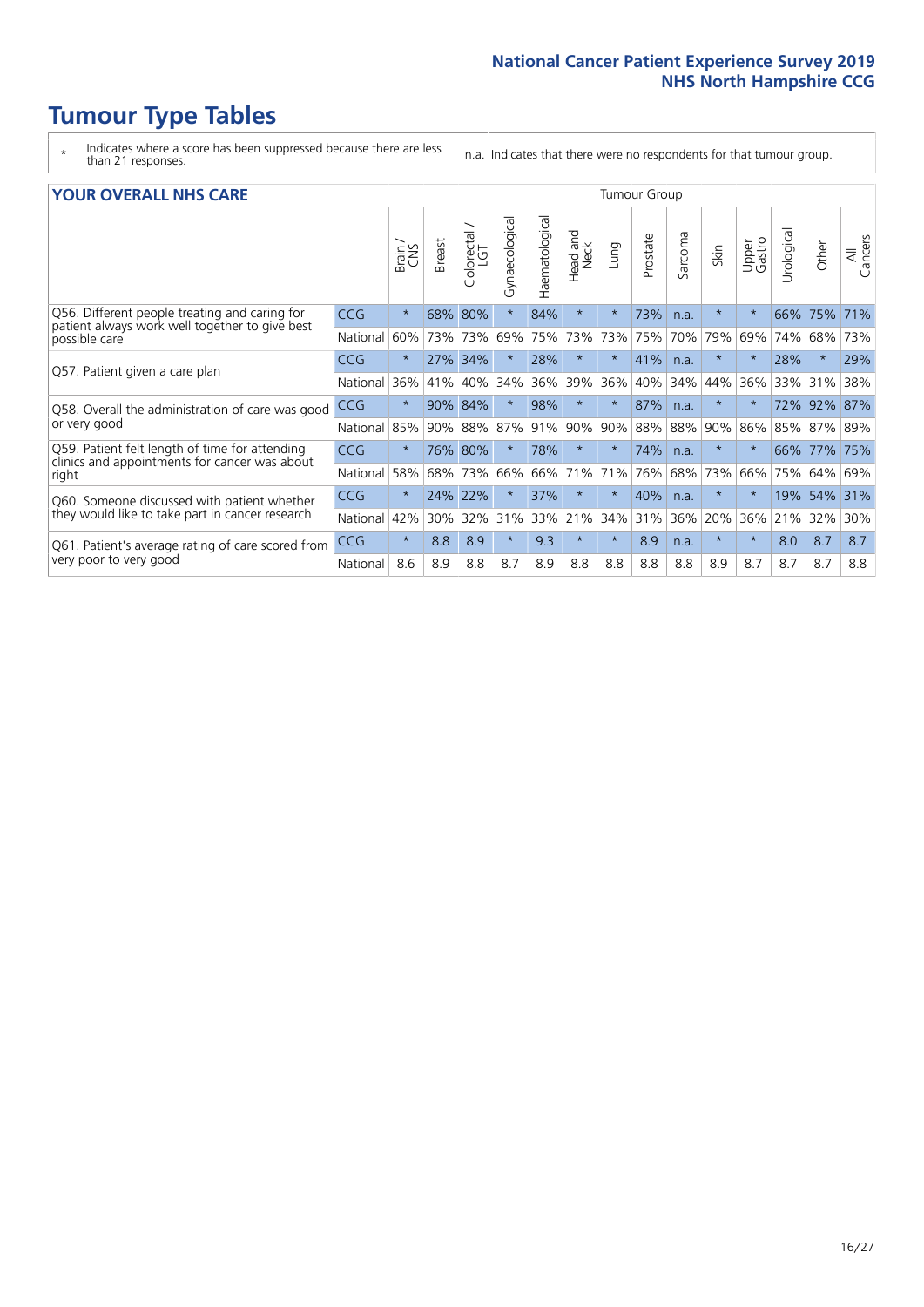### **Year on Year Charts**





#### **DIAGNOSTIC TESTS**





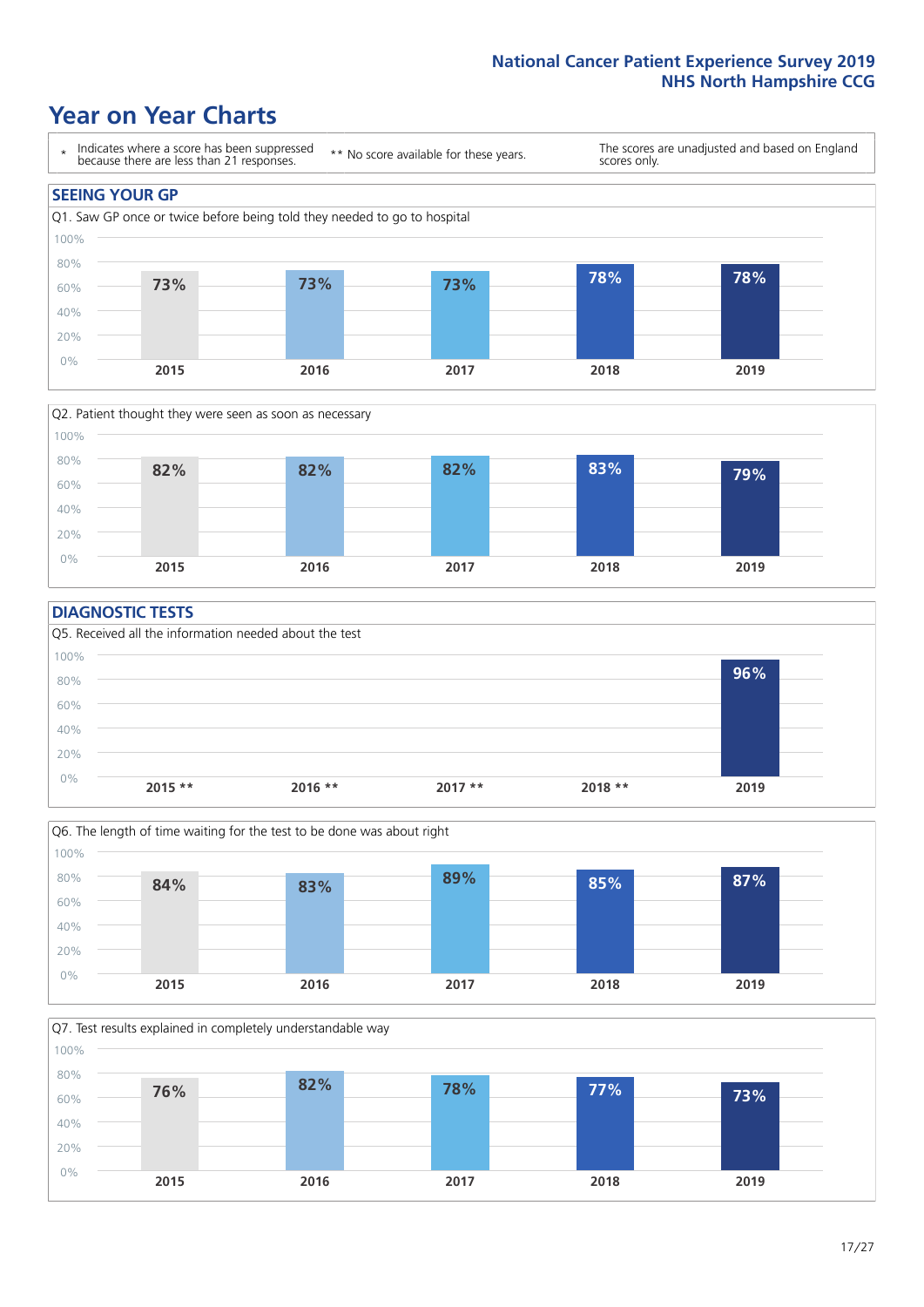### **Year on Year Charts**

\* Indicates where a score has been suppressed because there are less than 21 responses. \*\* No score available for these years. The scores are unadjusted and based on England scores only. **FINDING OUT WHAT WAS WRONG WITH YOU** Q10. Patient told they could bring a family member or friend when first told they had cancer 0% 20% 40% 60% 80% 100% **2015 \*\* 2016 2017 2018 2019 74% 70% 72% 66%**







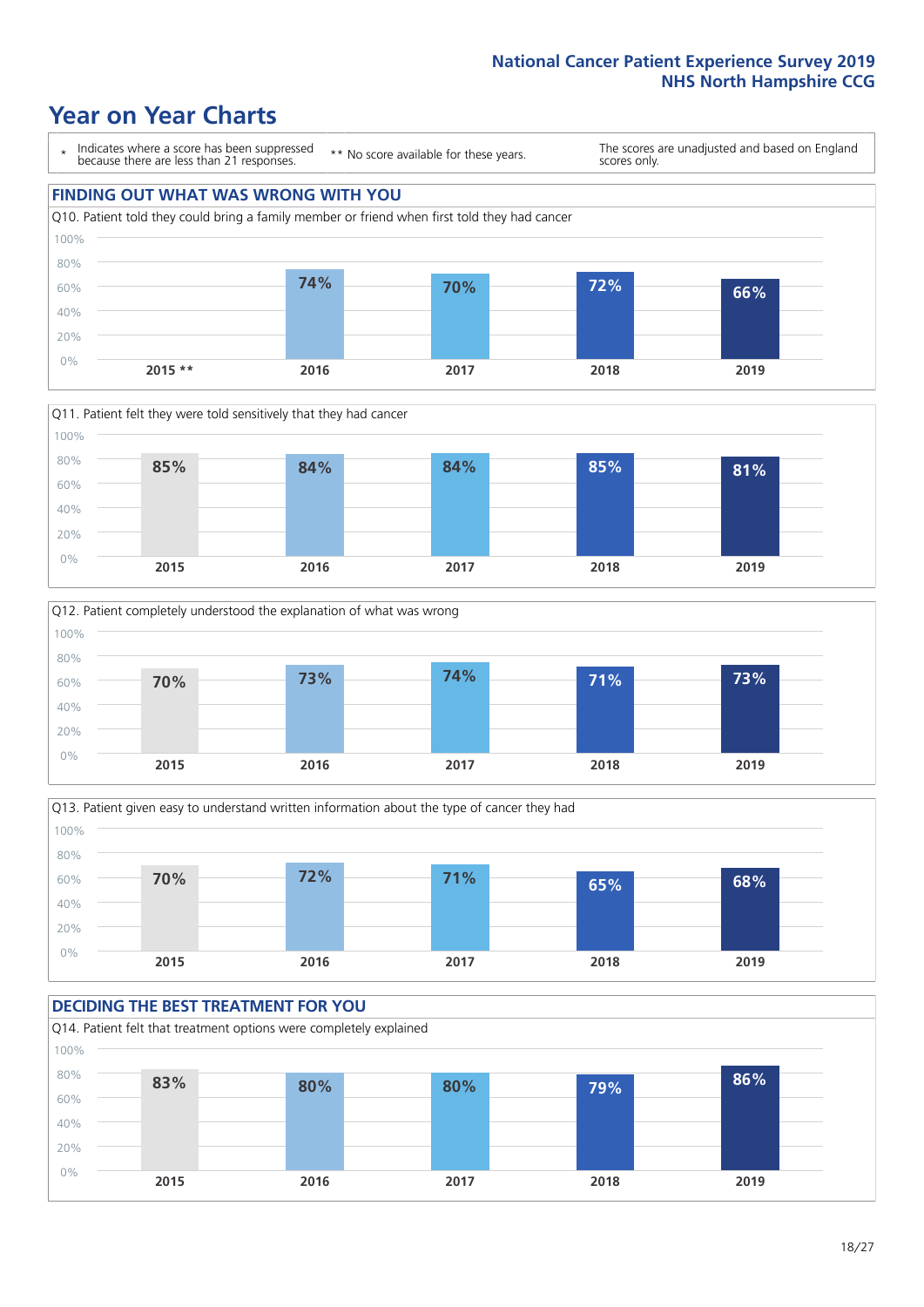### **Year on Year Charts**







Q18. Patient definitely involved as much as they wanted in decisions about care and treatment  $0%$ 20% 40% 60% 80% 100% **2015 \*\* 2016 \*\* 2017 \*\* 2018 \*\* 2019 81%**

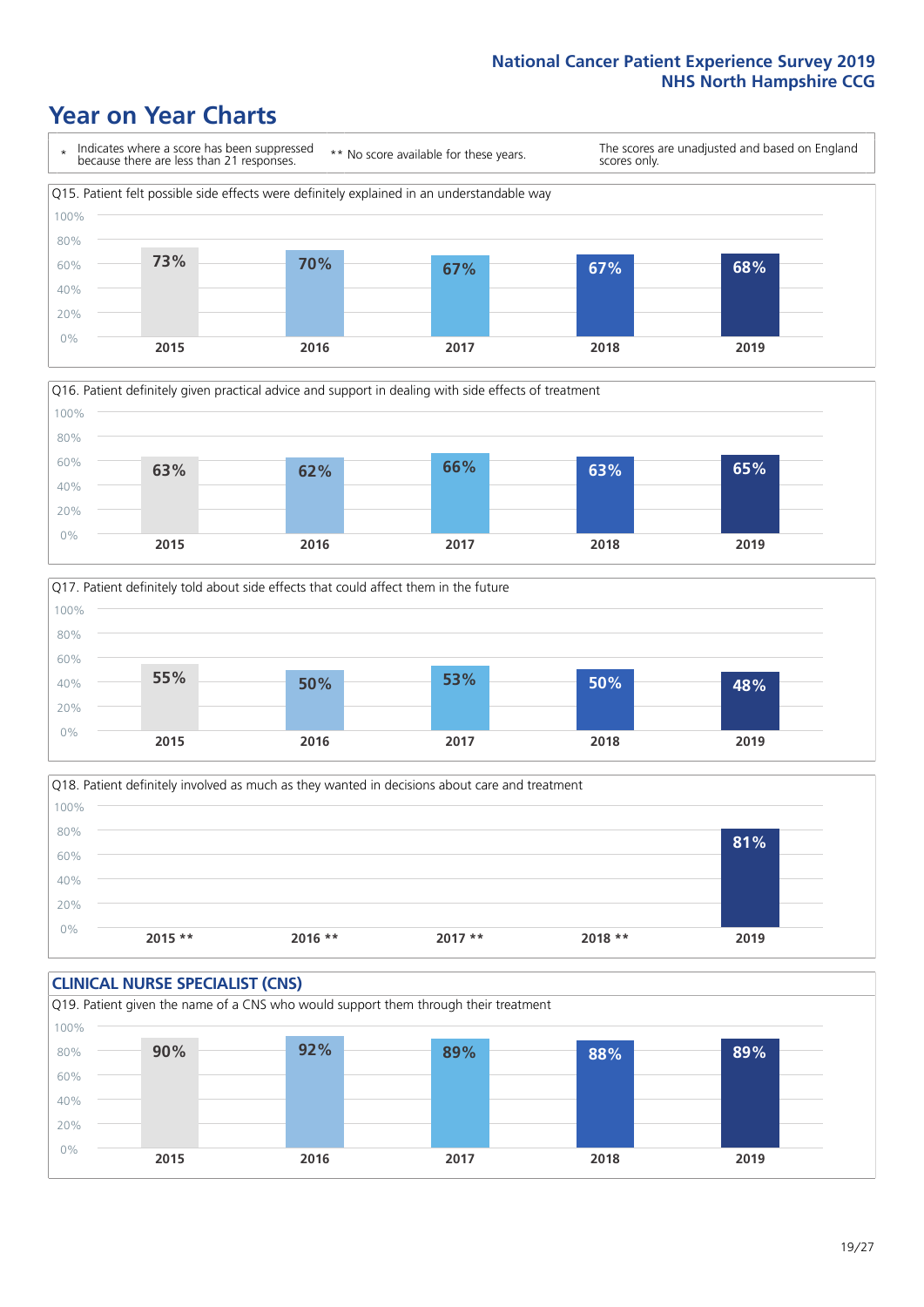### **Year on Year Charts**









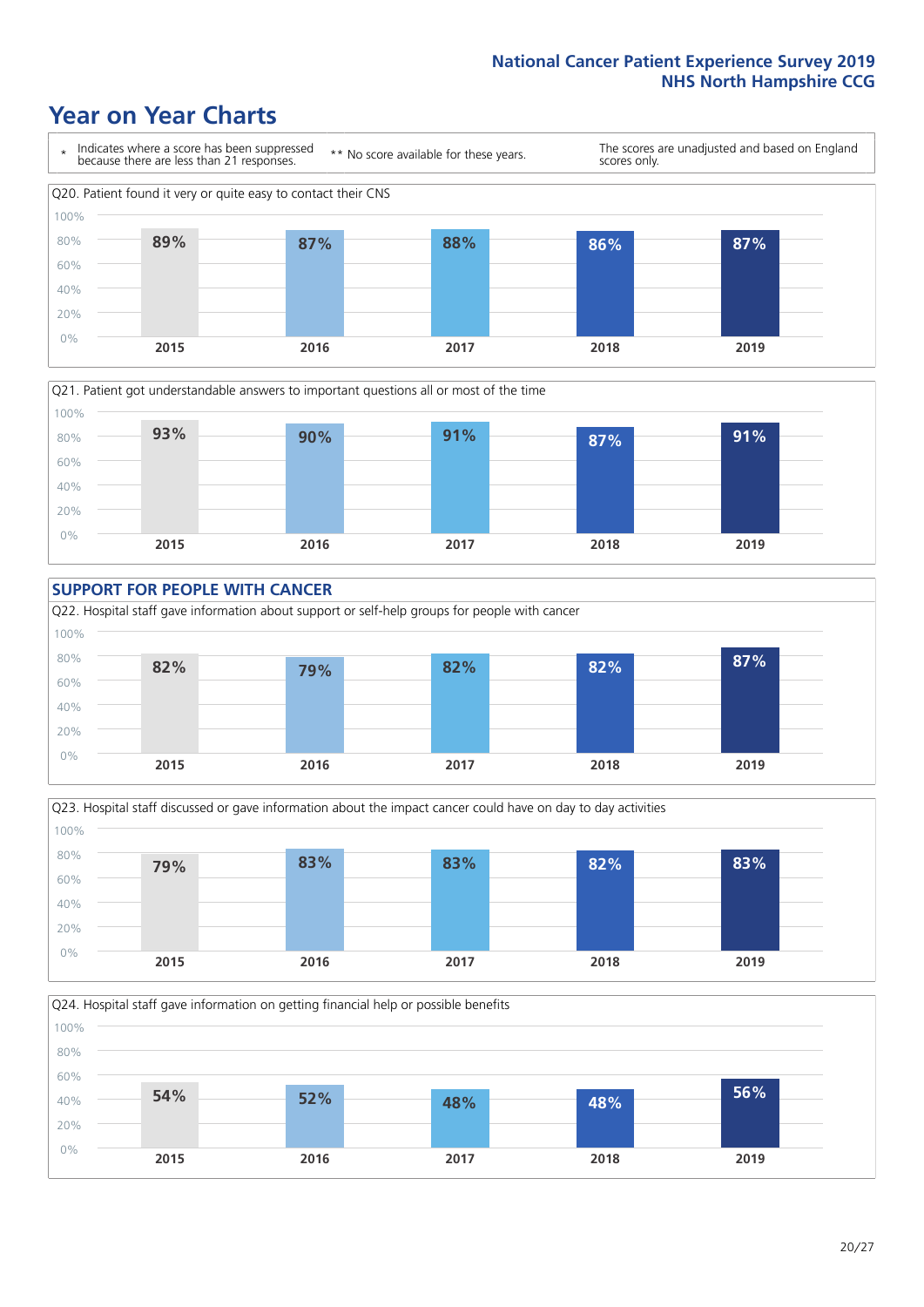### **Year on Year Charts**



#### **OPERATIONS**





#### **HOSPITAL CARE AS AN INPATIENT** Q30. Hospital staff didn't talk in front of patient as if patient wasn't there 0% 20% 40% 60% 80% 100% **2015 \*\* 2016 \*\* 2017 \*\* 2018 \*\* 2019 84%**

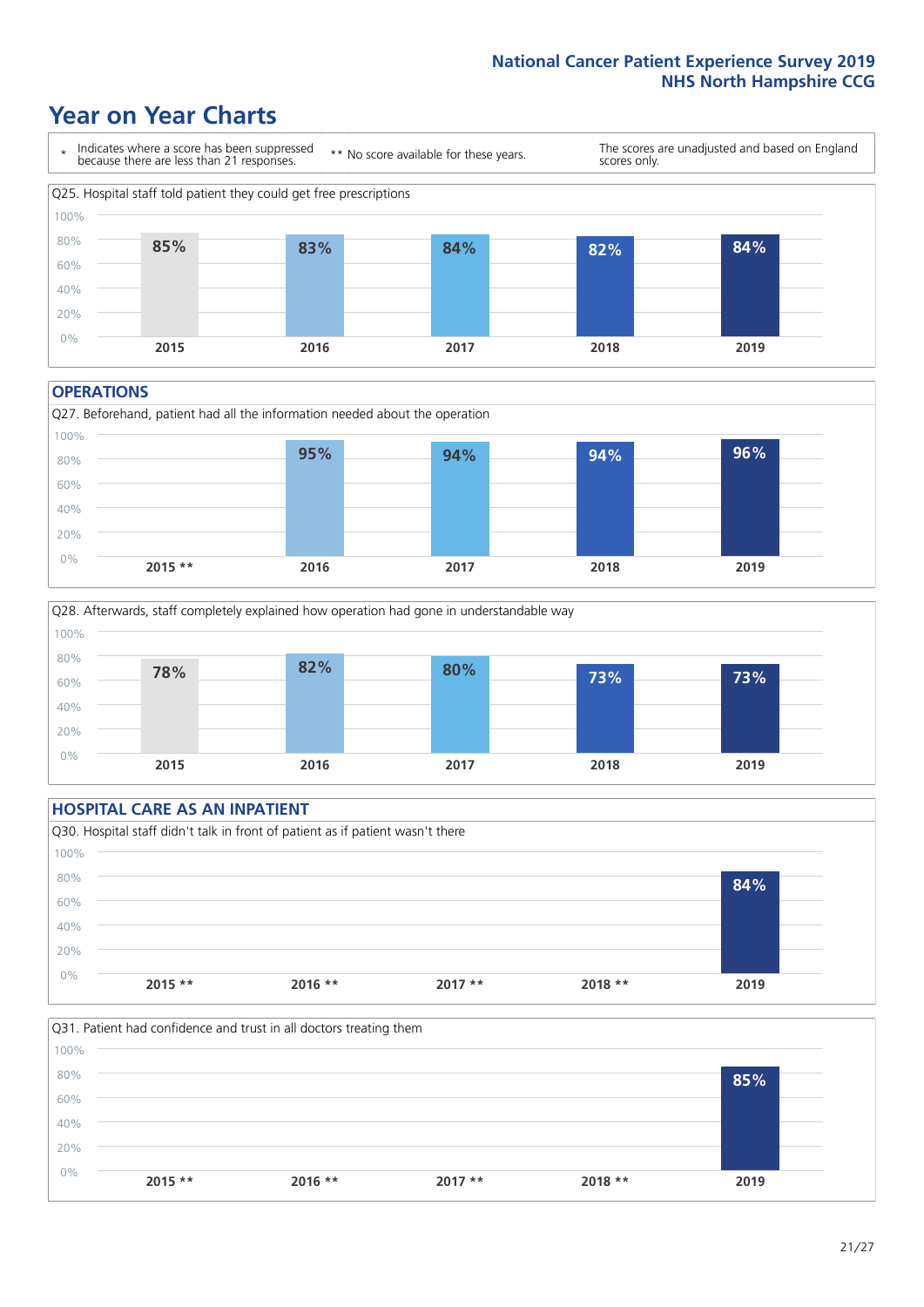### **Year on Year Charts**









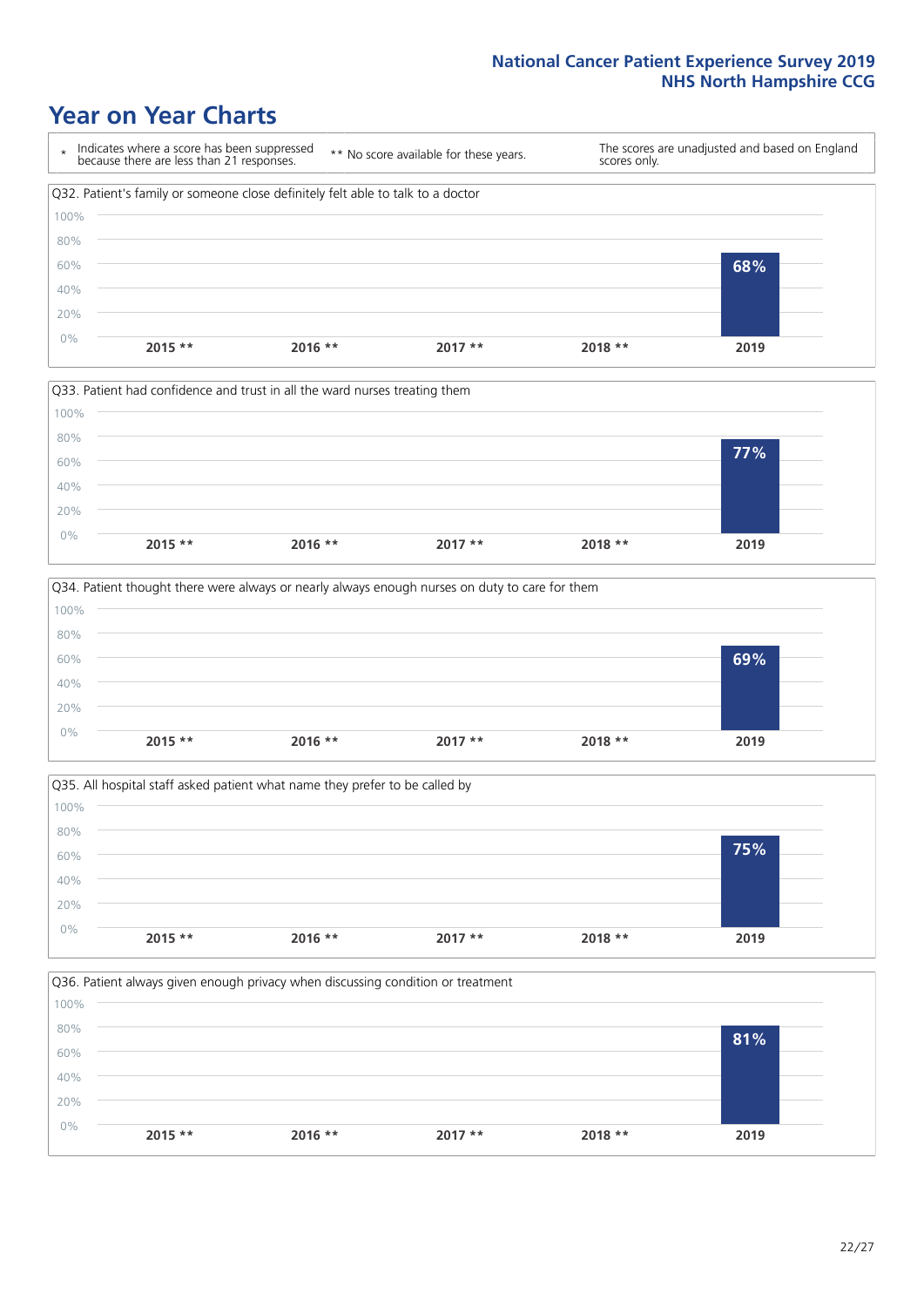### **Year on Year Charts**









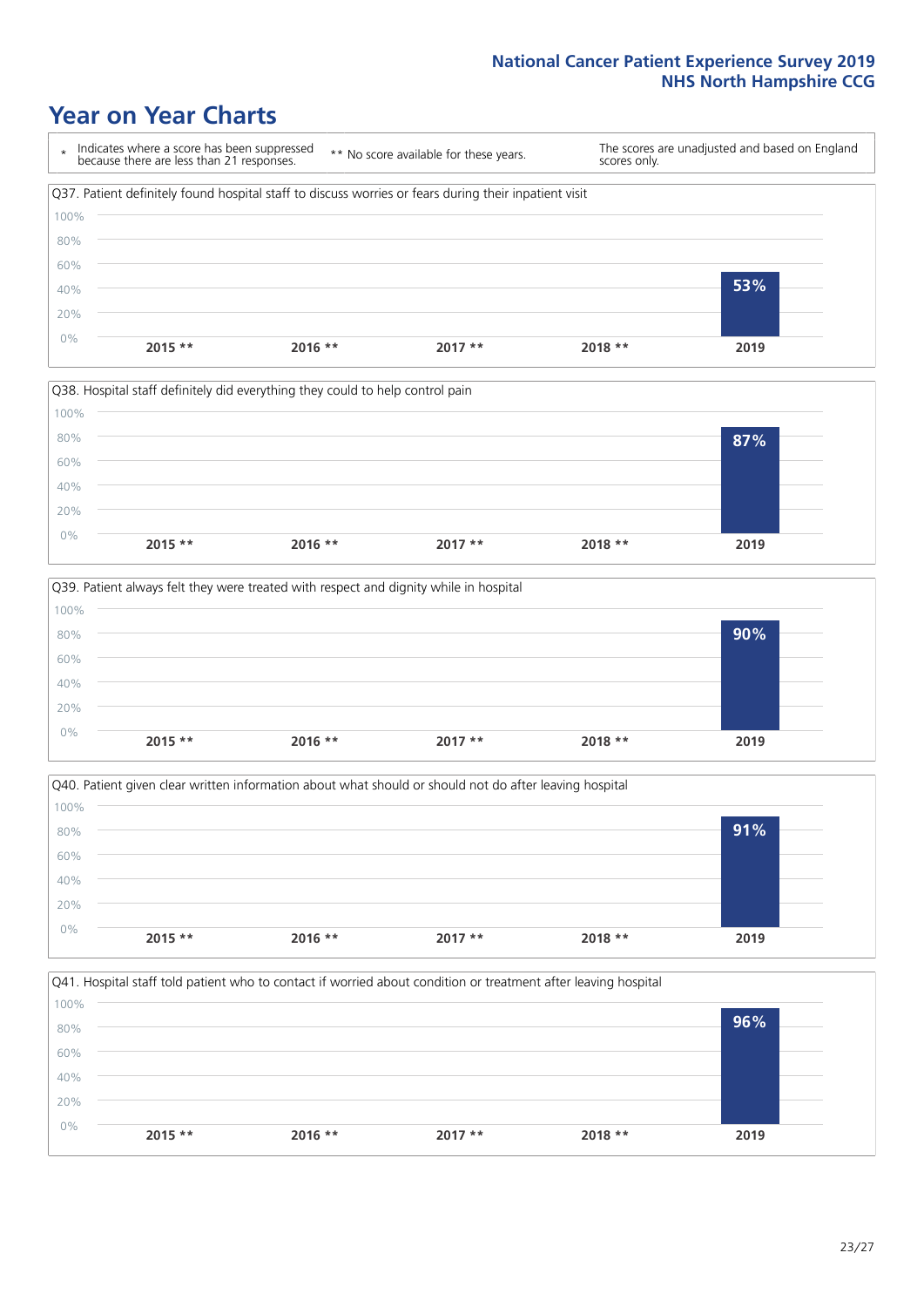### **Year on Year Charts**

\* Indicates where a score has been suppressed because there are less than 21 responses.

\*\* No score available for these years.

The scores are unadjusted and based on England scores only.

#### **HOSPITAL CARE AS A DAY PATIENT / OUTPATIENT**









Q49. Beforehand patient completely had all information needed about chemotherapy treatment

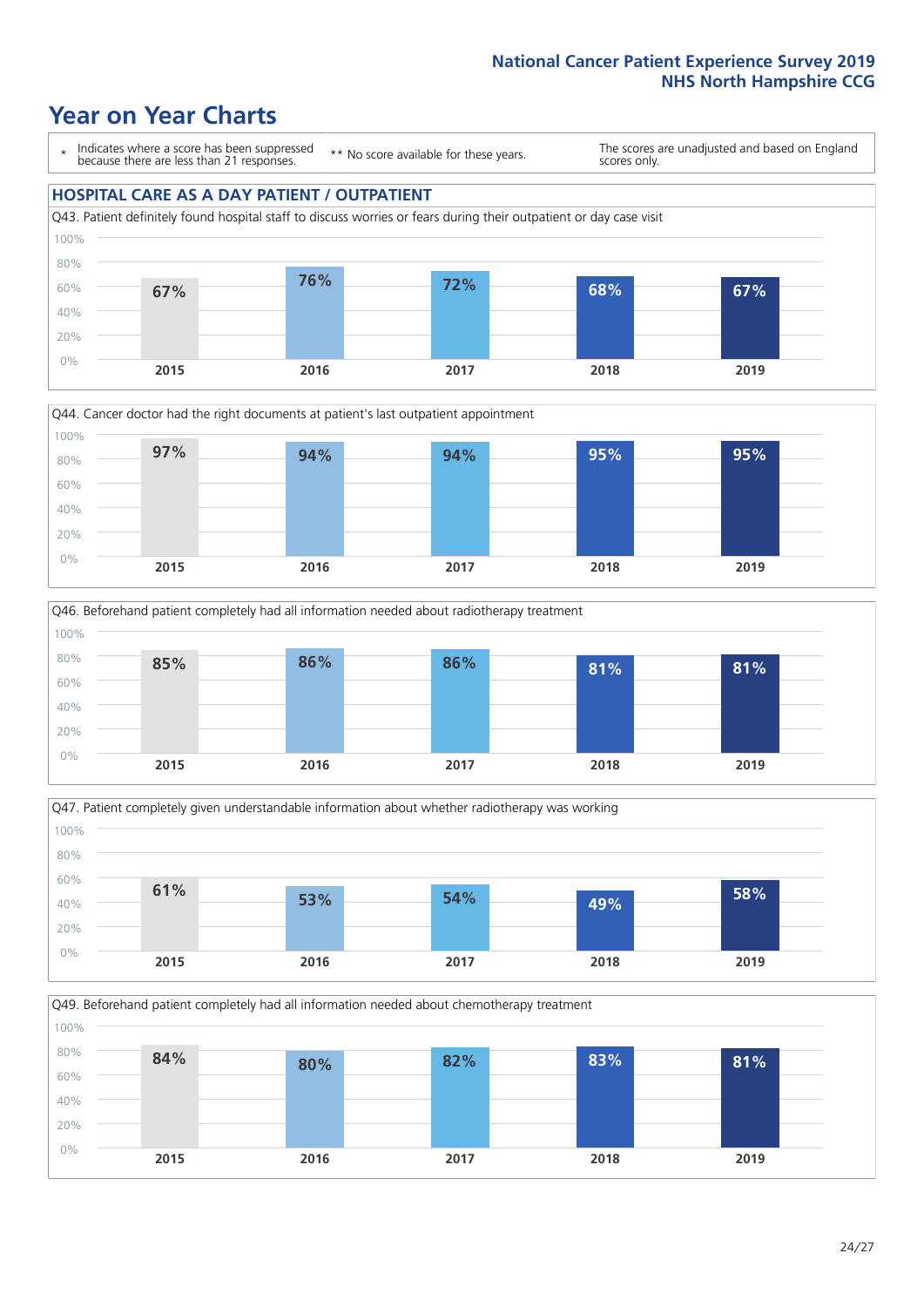### **Year on Year Charts**



#### **HOME CARE AND SUPPORT**







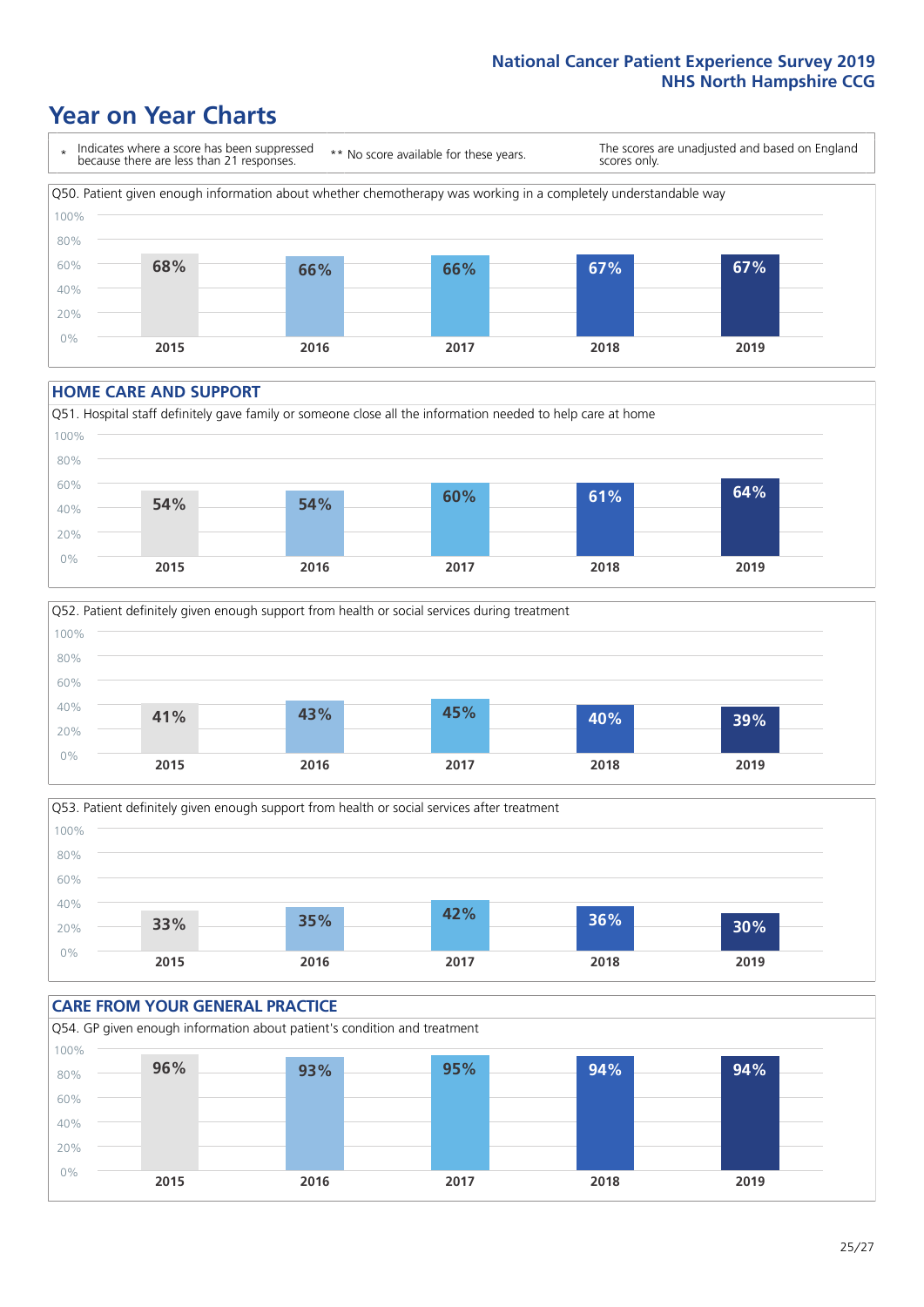### **Year on Year Charts**

\* Indicates where a score has been suppressed because there are less than 21 responses.

\*\* No score available for these years.

The scores are unadjusted and based on England scores only.



#### **YOUR OVERALL NHS CARE**







Q59. Patient felt length of time for attending clinics and appointments for cancer was about right